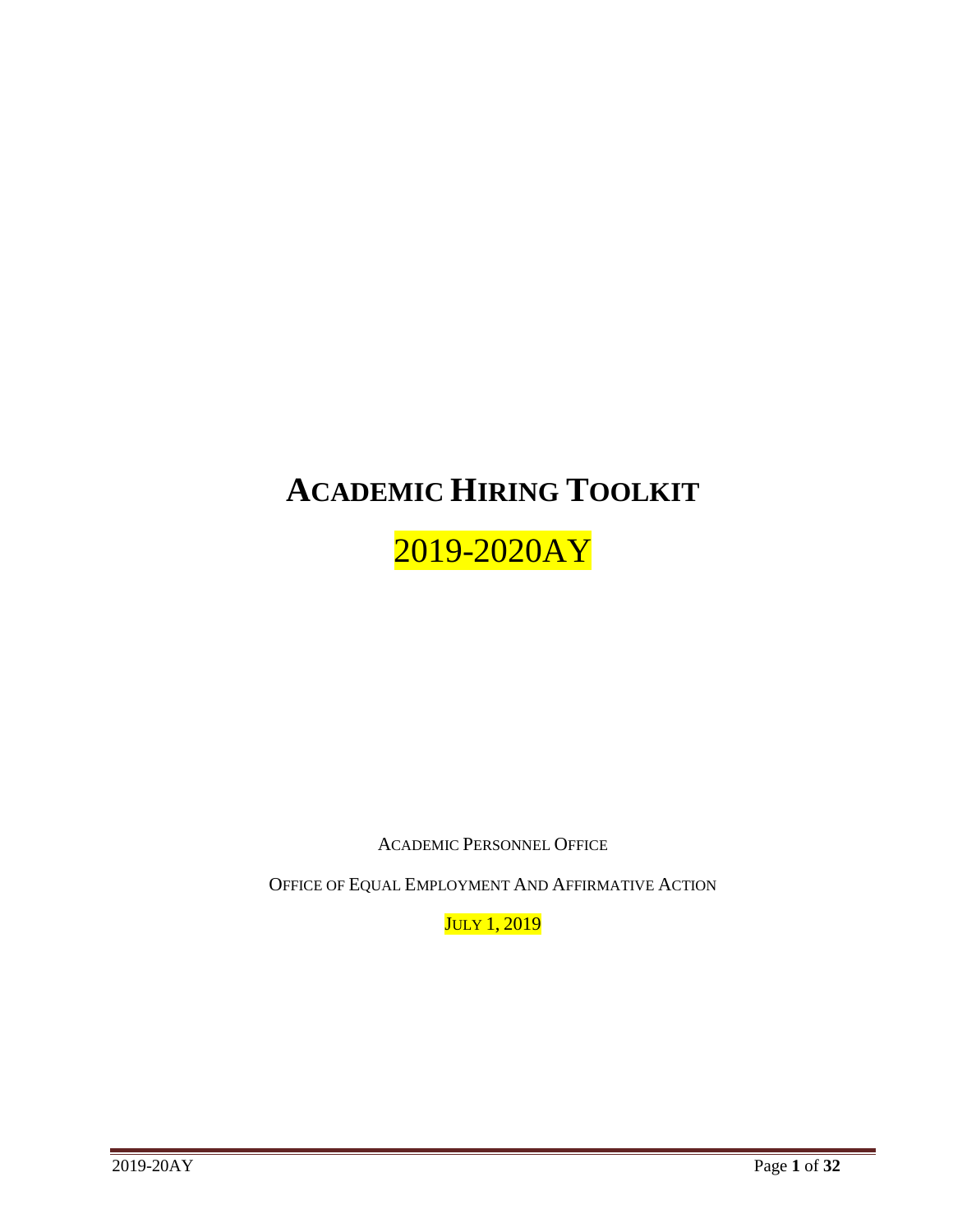#### **Academic Hiring Toolkit 19-20AY Summary of Changes** October 24, 2019 Page 1 of 1

Changes to the toolkit are highlighted throughout the document. The list below includes substantive changes to the toolkit for 2019-2020 academic year. "Clean-up" and/or cosmetic changes and typographical errors have been updated accordingly and are not included in this summary. For questions or more information, please send an email to [academicpersonnel@ucr.edu.](mailto:academicpersonnel@ucr.edu)

#### **1. Best Practices in Hiring (page 5)**

The following paragraph was added: Academic Personnel has produced a handbook that contains best practices for all aspects of recruitment starting with search committee formation and the advertisement and progressing through the second interview visit: [https://academicpersonnel.ucr.edu/sites/g/files/rcwecm1261/files/2019-](https://academicpersonnel.ucr.edu/sites/g/files/rcwecm1261/files/2019-01/Best%20Practices%20in%20Hiring.pdf) [01/Best%20Practices%20in%20Hiring.pdf](https://academicpersonnel.ucr.edu/sites/g/files/rcwecm1261/files/2019-01/Best%20Practices%20in%20Hiring.pdf)

#### **2. Planning and Adhering to Deadlines (pages 9-10)**

The following language highlighted was revised: **When making an offer to a non-resident alien (i.e. not currently a US Citizen or a Permanent Resident), the department is strongly encouraged to consult with the** [International Students and Scholars](https://international.ucr.edu/studentsandscholars) office **(ISS) at the time the offer is being considered to be assured that the requirements for PERM Labor Certification Application processing deadlines are met.** 

#### **3. After the Search (page 13)**

The following language was added: Depending upon Departmental practice, the search committee Chair's role may end upon the completion of the initial screening of candidates, or it may extend to making a recommendation to the Department Chair following candidates' visits.

#### **4. Conflict of Interest Disclosure Form (page 26)**

This form has been revised and modified for clarification purposes:

Members have an obligation to address both the substance and the appearance of conflicts of interest and, if they arise, to disclose them to other members of the committee for ruling and appropriate action.

One does not have to do anything improper to have a conflict of interest; it may be strictly situational.

In the event of a conflict of interest, the committee member with whom the conflict of interest exists must disclose the conflict to the search committee. Depending on the nature of the conflict, it may be appropriate to:

- a) Not to vote on a particular candidate
- b) Not participate in discussion of a particular candidate
- c) a and b
- d) Leave the room during discussion of a particular candidate
- e) remove themselves from the search committee

#### **5. Academic Recruitment Checklists (page 26)**

The checklists and cover sheets have been updated and modified accordingly; refer to Checklists and Forms [\(Link\)](https://academicpersonnel.ucr.edu/checklists-and-forms)

#### **6. Academic Recruitment Templates (page 26)**

All appointment letters have been updated and modified accordingly; refer to Checklists and Forms [\(Link\)](https://academicpersonnel.ucr.edu/checklists-and-forms)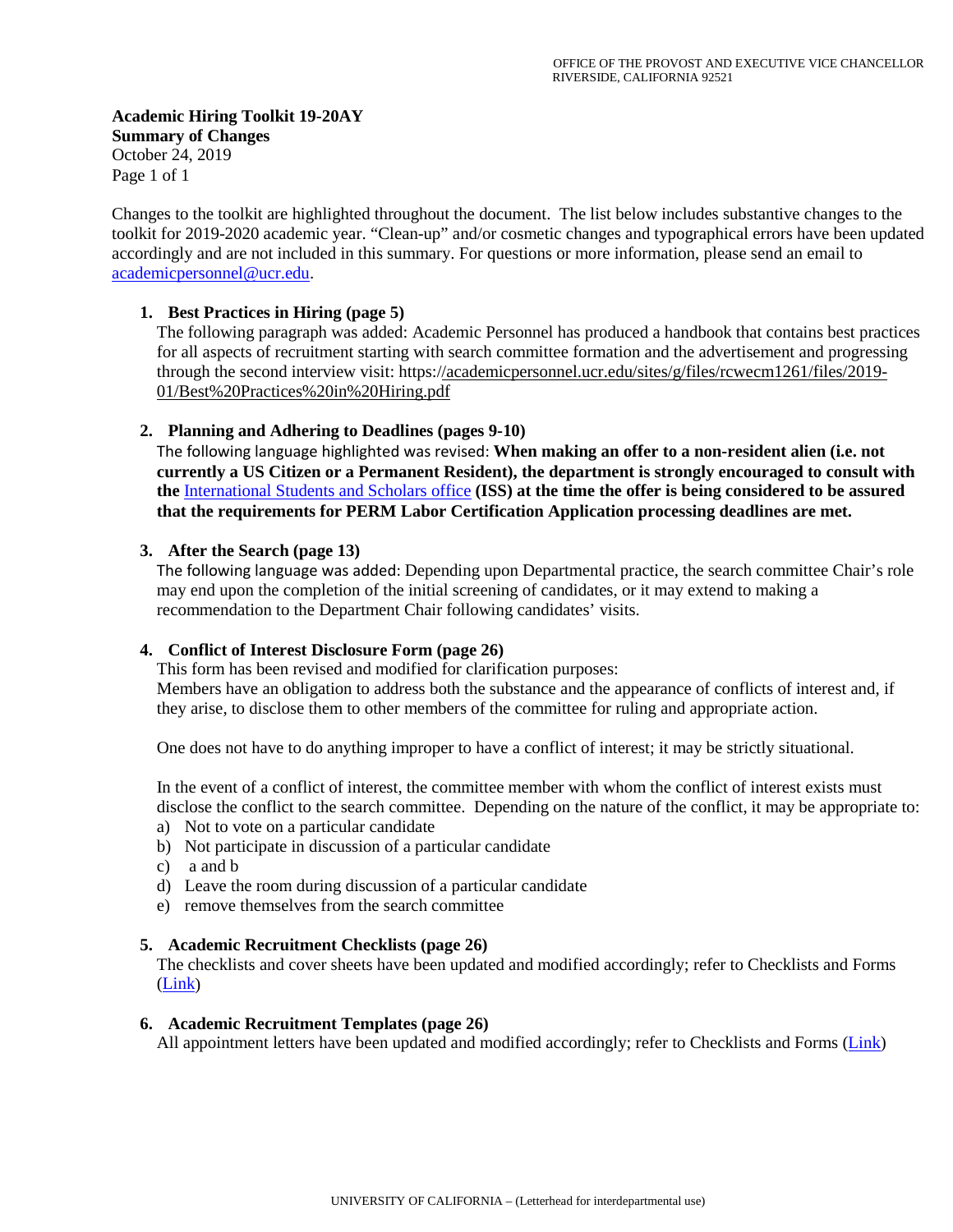# **Table of Contents**

| I. |                                                                                           |  |  |  |  |  |  |  |
|----|-------------------------------------------------------------------------------------------|--|--|--|--|--|--|--|
| П. |                                                                                           |  |  |  |  |  |  |  |
|    |                                                                                           |  |  |  |  |  |  |  |
|    |                                                                                           |  |  |  |  |  |  |  |
|    |                                                                                           |  |  |  |  |  |  |  |
|    |                                                                                           |  |  |  |  |  |  |  |
|    |                                                                                           |  |  |  |  |  |  |  |
|    |                                                                                           |  |  |  |  |  |  |  |
|    |                                                                                           |  |  |  |  |  |  |  |
|    |                                                                                           |  |  |  |  |  |  |  |
|    |                                                                                           |  |  |  |  |  |  |  |
|    | A. Role of the Vice Provost for Academic Personnel (VPAP), Office of Equal Employment and |  |  |  |  |  |  |  |
|    |                                                                                           |  |  |  |  |  |  |  |
|    |                                                                                           |  |  |  |  |  |  |  |
|    |                                                                                           |  |  |  |  |  |  |  |
|    |                                                                                           |  |  |  |  |  |  |  |
|    |                                                                                           |  |  |  |  |  |  |  |
|    |                                                                                           |  |  |  |  |  |  |  |
|    |                                                                                           |  |  |  |  |  |  |  |
|    |                                                                                           |  |  |  |  |  |  |  |
|    |                                                                                           |  |  |  |  |  |  |  |
|    |                                                                                           |  |  |  |  |  |  |  |
|    |                                                                                           |  |  |  |  |  |  |  |
|    |                                                                                           |  |  |  |  |  |  |  |
|    |                                                                                           |  |  |  |  |  |  |  |
|    |                                                                                           |  |  |  |  |  |  |  |
|    |                                                                                           |  |  |  |  |  |  |  |
|    |                                                                                           |  |  |  |  |  |  |  |

÷,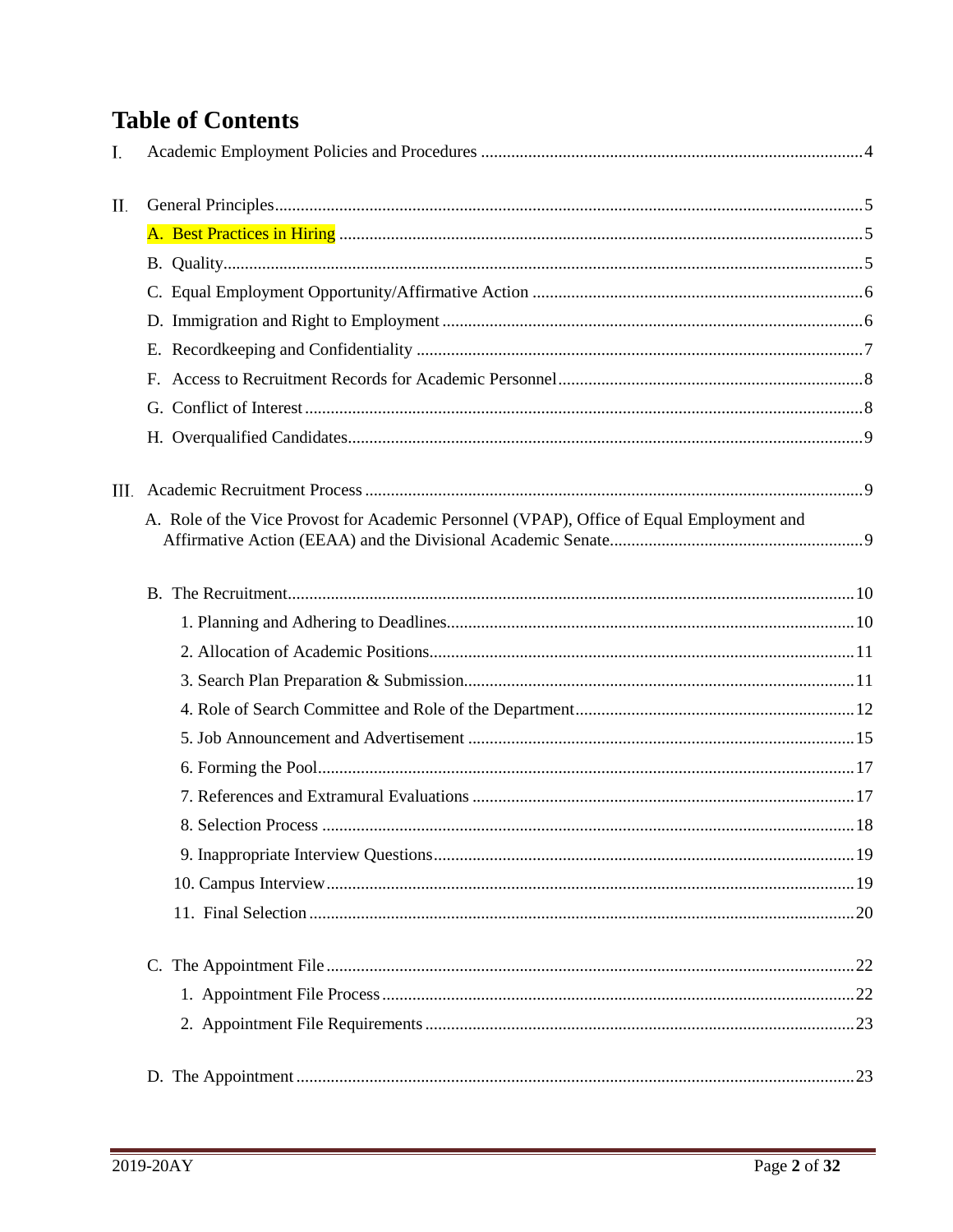| V.  |                                                                                                   |  |
|-----|---------------------------------------------------------------------------------------------------|--|
|     |                                                                                                   |  |
|     |                                                                                                   |  |
|     |                                                                                                   |  |
|     | D. Academic Recruitment Checklists (note: for Non-Senate checklists, contact the Dean's office or |  |
|     | E. Academic Recruitment Templates (see APO > Checklists and Forms > Appointment Forms)30          |  |
|     |                                                                                                   |  |
|     |                                                                                                   |  |
| VI. |                                                                                                   |  |

Е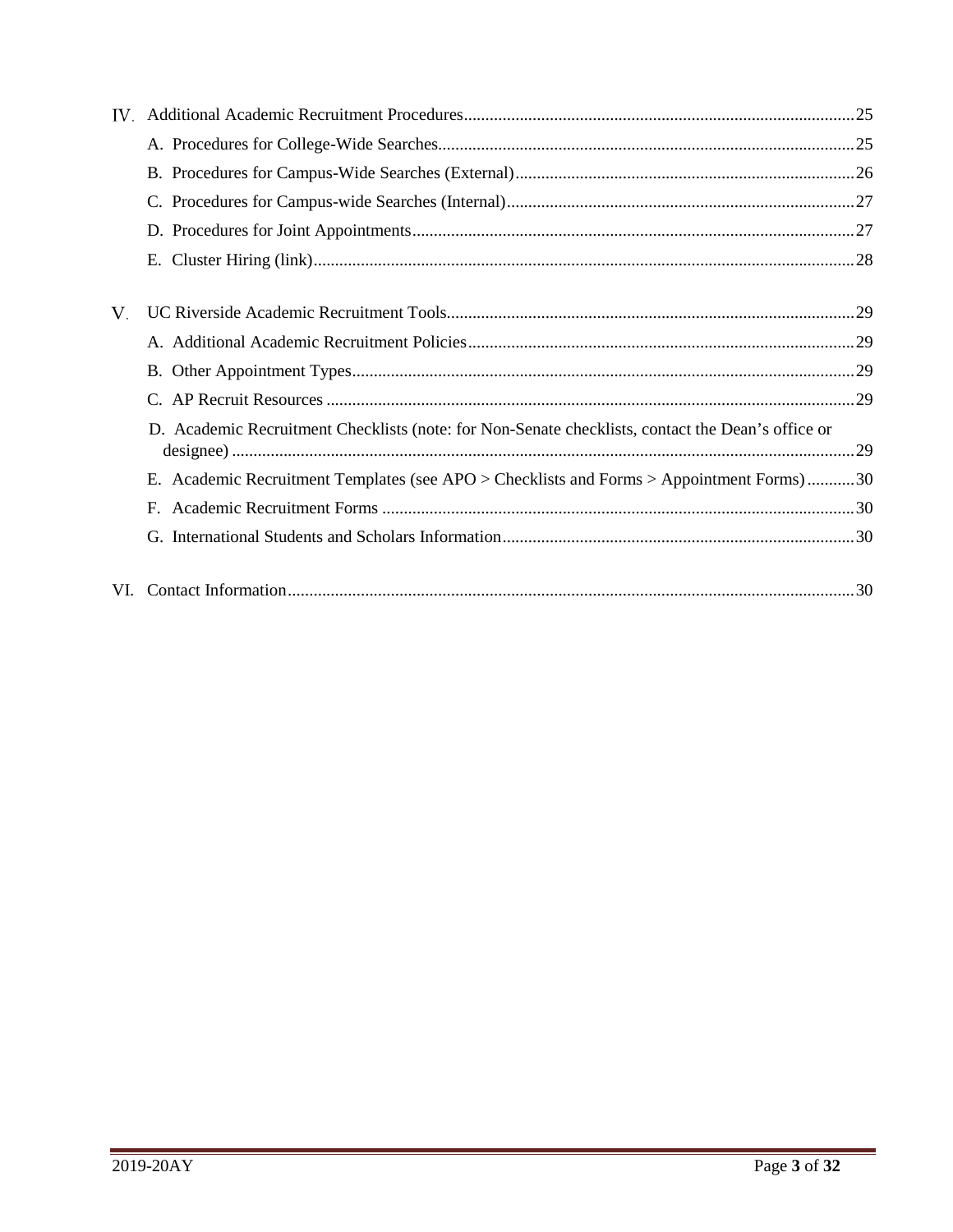# <span id="page-4-0"></span>**I. ACADEMIC EMPLOYMENT POLICIES AND PROCEDURES**

The Hiring Toolkit serves as a reference guide only and is not meant to replace any system wide and/or campus policy. While practices may vary by College/School/Unit, users of the toolkit must continue to refer and adhere to system wide/campus policy.

The [University of California Academic Personnel Manual \(APM\)](http://www.ucop.edu/acadadv/acadpers/apm/welcome.html) includes policies and procedures pertaining to the employment relationship between an academic appointee and the University of California. [APM 200 to APM 420](http://www.ucop.edu/academic-personnel/academic-personnel-policy/appointment-and-promotion/index.html) pertains to appointment and promotion policies. [APM 500 to APM 570](http://www.ucop.edu/academic-personnel-programs/academic-personnel-policy/recruitment/index.html) pertains to recruitment policies.

For academic appointees covered by a Memorandum of Understanding (MOU), the APM applies only to the extent provided for in the MOU. For information on current employment contracts, use the following website: [http://ucnet.universityofcalifornia.edu/labor/bargaining](http://ucnet.universityofcalifornia.edu/labor/bargaining-units/index.html)[units/index.html.](http://ucnet.universityofcalifornia.edu/labor/bargaining-units/index.html)

For members of the Health Sciences Compensation Plan (HSCP), refer to **APM 670** and UCR [School of Medicine Health Sciences Compensation Plan.](https://somacademicaffairs.ucr.edu/sites/g/files/rcwecm2346/files/2019-04/ucr_hscp_implementing_procedures_2015.pdf)

The CALL is a source for campus Academic Personnel procedures that pertain to personnel reviews (appointments, merits, promotions, appraisals, career review, quinquennials). For Non Senate appointees, refer to the Dean's office for local policies and procedures.

- [CALL for Senate Members](http://academicpersonnel.ucr.edu/the_call/)
- [Librarian CALL,](http://academicpersonnel.ucr.edu/checklists_and_forms/academic_reviews/LibCall.pdf) [AUL CALL,](http://academicpersonnel.ucr.acsitefactory.com/sites/g/files/rcwecm1261/files/2018-11/AULCall.pdf) Curator/Archivist CALL (see Librarian CALL)

The [UC Affirmative Action Guidelines for Recruitment and Retention of Faculty](http://www.ucop.edu/academic-personnel/_files/documents/affirmative.pdf) describes both mandatory and voluntary affirmative action programs, consistent with law and University policy, which may be undertaken to promote equal employment opportunity and diversity in the context of academic employment practices.

The [UC Nondiscrimination and Affirmative Action Policy Regarding Academic and Staff](http://policy.ucop.edu/doc/4000376/NondiscrimAffirmAct)  [Employment](http://policy.ucop.edu/doc/4000376/NondiscrimAffirmAct) affirms the policy of the University not to engage in discrimination against or harassment of any person employed or seeking employment with the University. In addition, it is the policy of the University to undertake affirmative action, consistent with its obligations as a Federal contractor.

The [UCR Affirmative Action Recruitment Guidelines for Academic Positions](https://hr.ucr.edu/sites/g/files/rcwecm656/files/2019-07/aa_recruitment_guidelines.pdf) guide users through the local recruitment policies to ensure equal employment opportunities within the academic hiring process. It includes information on **Guideline One** and **Guideline Two** searches.

The [UCR Academic Recruitments Search and Search Waiver Requirements](http://academicpersonnel.ucr.edu/resources/AcademicSearchandSearchWaiverRequirements.pdf) describe the search waiver requirements for UCR.

The **Delegation of Authority** chart provides information on the final authority on academic review actions.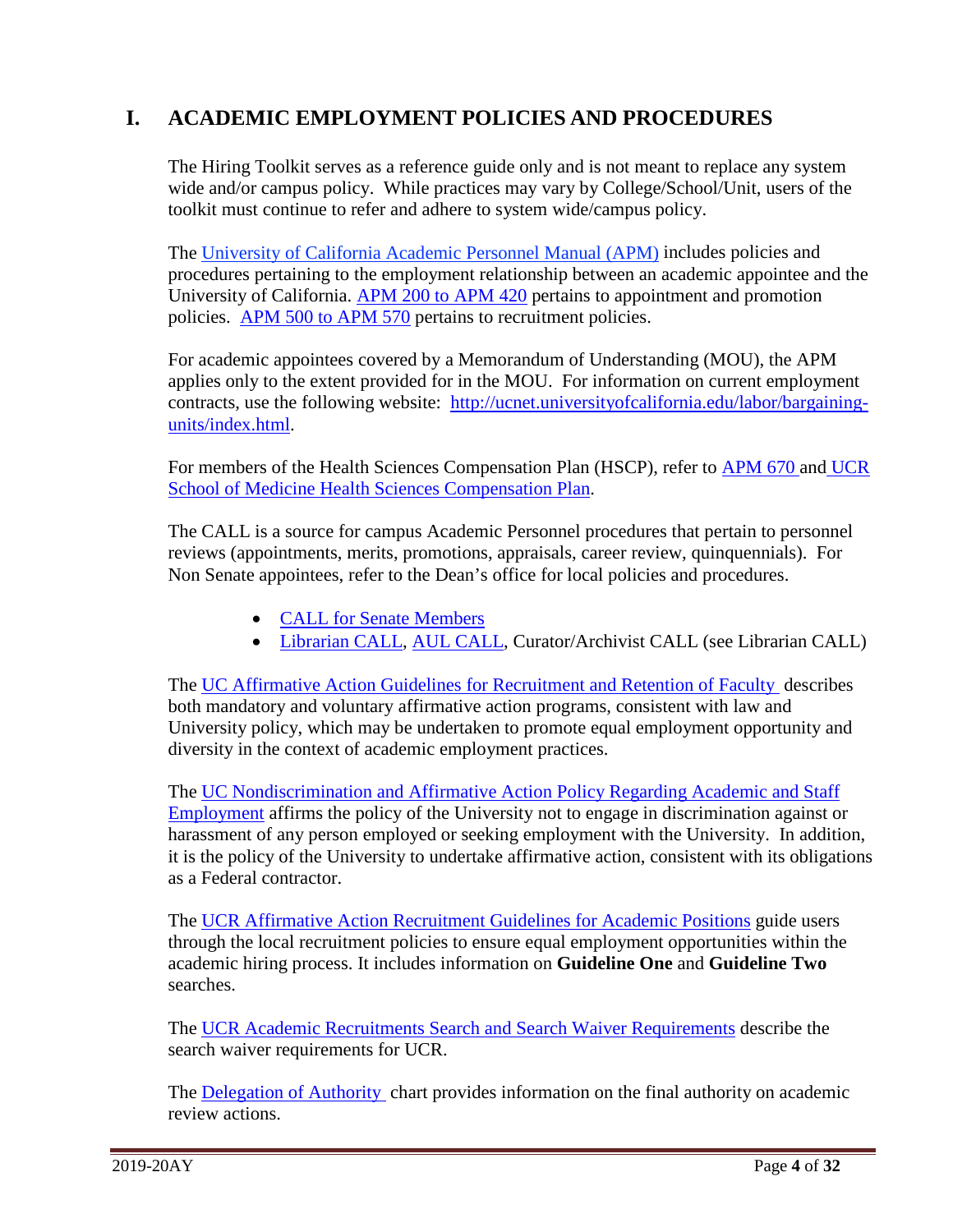Academic Senate [Bylaw 55](http://senate.ucr.edu/bylaws/?action=read_bylaws&code=app§ion=04) contains material governing voting rights and other issues related to considerations of academic personnel procedures including appointment. Please refer all questions related to interpretation and implementation of Bylaw 55 to the [Academic Senate.](mailto:senate@ucr.edu)

[AP Recruit](http://cnc.ucr.edu/aprecruit/) provides for secure online academic employment recruitment management, supporting the entire workflow from development of the search plan, application, reference gathering, reviewing by the Search Committee, and, finally, recording shortlist candidates and selecting a hired candidate. Reports are built-in to the system, providing a mechanism through which the University of California's Office of the President ensures all campuses meet their requirements as equal opportunity employers. AP Recruit also ensures the security and integrity of all candidate, reference, and related recruitment data.

The [eFileP](http://efileinfo.ucr.edu/)lus System is used to manage the review of the Appointment file for a successful candidate. For more information, click on the following link: <http://academicpersonnel.ucr.edu/efileplus/> .

[UC Family Friendly Practices and Policies](https://www.ucop.edu/faculty-diversity/policies-guidelines/family-friendly-practices-and-policies/family-friendly-policies-and-issues.html) assist faculty and other academic appointees in balancing the needs of work and family.

[UC Diversity Statement](https://regents.universityofcalifornia.edu/governance/policies/4400.html) and [UCR Principles of Community](http://chancellor.ucr.edu/documents/community.pdf) describe the University's commitment to diversity and regard for mutual respect and equal treatment.

[UC Smoke and Tobacco Free Policy](https://policy.ucop.edu/doc/4000371/SmokingPolicy) and [UCR Smoke and Tobacco Free Policy](https://tobaccofree.ucr.edu/policy.html) were adopted to improve the health and safety of all students, staff, faculty, patients and visitors. The policy prohibits the use of cigarettes, e-cigarettes, cigars, snuff, water pipes, pipes, hookahs, chew, and any other non-combustible tobacco products.

# <span id="page-5-0"></span>**II. GENERAL PRINCIPLES**

# <span id="page-5-1"></span>**A. Best Practices in Hiring**

Academic Personnel has produced a handbook that contains best practices for all aspects of recruitment starting with search committee formation and the advertisement and progressing through the second interview visit:

[https://academicpersonnel.ucr.edu/sites/g/files/rcwecm1261/files/2019-](https://academicpersonnel.ucr.edu/sites/g/files/rcwecm1261/files/2019-01/Best%20Practices%20in%20Hiring.pdf) [01/Best%20Practices%20in%20Hiring.pdf](https://academicpersonnel.ucr.edu/sites/g/files/rcwecm1261/files/2019-01/Best%20Practices%20in%20Hiring.pdf)

# <span id="page-5-2"></span>**B. Quality**

The University of California, Riverside is committed to achieving academic excellence through faculty diversity and equal opportunity. A fair hiring process designed to promote diversity and equity must begin with the identification of the best possible candidates, must proceed with a careful selection process, and must end with the successful hiring of the best qualified academic appointee.

To preserve and foster the quality of the University as one of the nation's leading public institutions, it is imperative that peer review committees evaluate the contributions of all faculty in view of the critical need for equity and excellence, as outlined in [APM 210-1-d:](http://www.ucop.edu/academic-personnel/_files/apm/apm-210.pdf#page=3)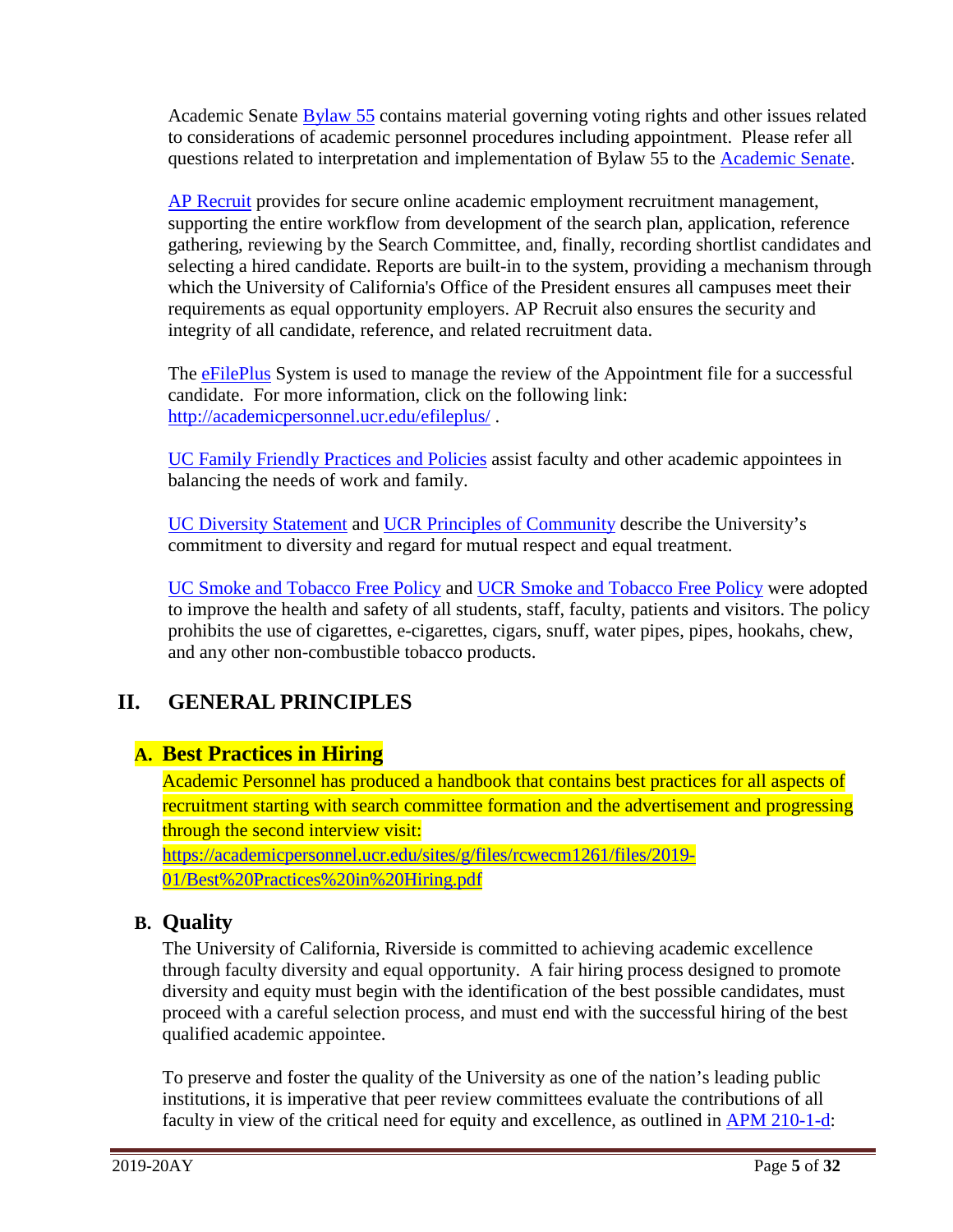"The University of California is committed to excellence and equity in every facet of its mission. Teaching, research, professional and public service contributions that promote diversity and equal opportunity are to be encouraged and given recognition in the evaluation of the candidate's qualifications. These contributions to diversity and equal opportunity can take a variety of forms including efforts to advance equitable access to education, public service that addresses the needs of California's diverse population, or research in a scholar's area of expertise that highlights inequalities."

# <span id="page-6-0"></span>**C. Equal Employment Opportunity/Affirmative Action**

It is an explicit goal of UCR to achieve a diverse community of faculty, other academic appointees, staff, and students. This objective must be applied in vigorous and comprehensive recruitment efforts that are designed to attract a qualified and talented diverse pool of candidates.

The University undertakes affirmative action to assure equal employment opportunity for minority groups, women, for individuals with disabilities, and for protected veterans. Affirmative action does not require hiring "preferences" for members of underrepresented groups, nor are preferences appropriate under law. UC's policy has been, and continues to be, to select the individual who possesses the qualifications to perform the duties of the position most effectively.

UCR's [Affirmative Action Recruitment Guidelines for Academic Positions](https://hr.ucr.edu/sites/g/files/rcwecm656/files/2019-07/aa_recruitment_guidelines.pdf) must be followed. All academic job solicitations and advertisements must contain the following Equal Employment Opportunity (EEO) Tagline:

The University of California is an Equal Opportunity/Affirmative Action Employer. All qualified candidates will receive consideration for employment without regard to race, color, religion, sex, sexual orientation, gender identity, national origin, age, disability, protected veteran status, or any other characteristic protected by law.

Using the EO tagline in its entirety (long version) is a best practice supported by OP. If character or spacing is a great concern, hiring departments may opt to use one of the two short versions below:

- 1. The University of California is an Equal Opportunity/Affirmative Action/ ADA/Veterans Employer
- 2. EEO/AA/ADA/Vets Employer

### <span id="page-6-1"></span>**D. Immigration and Right to Employment**

The Immigration Reform and Control Act of 1986 requires that all employees hired after November 7, 1986 must provide to their employer original documents as evidence of identity and authorization for employment in the United States. To comply with the law, the University must verify the identity and employment authorization of each person they hire, complete and retain a [Form I-9, Employment Eligibility and Verification,](http://www.uscis.gov/files/form/i-9.pdf) for each employee, and refrain from discriminating against individuals on the basis of national origin or citizenship. The employee must sign a government Form I-9, under penalty of perjury, to attest that the documents are genuine and relate to the employee. The department or other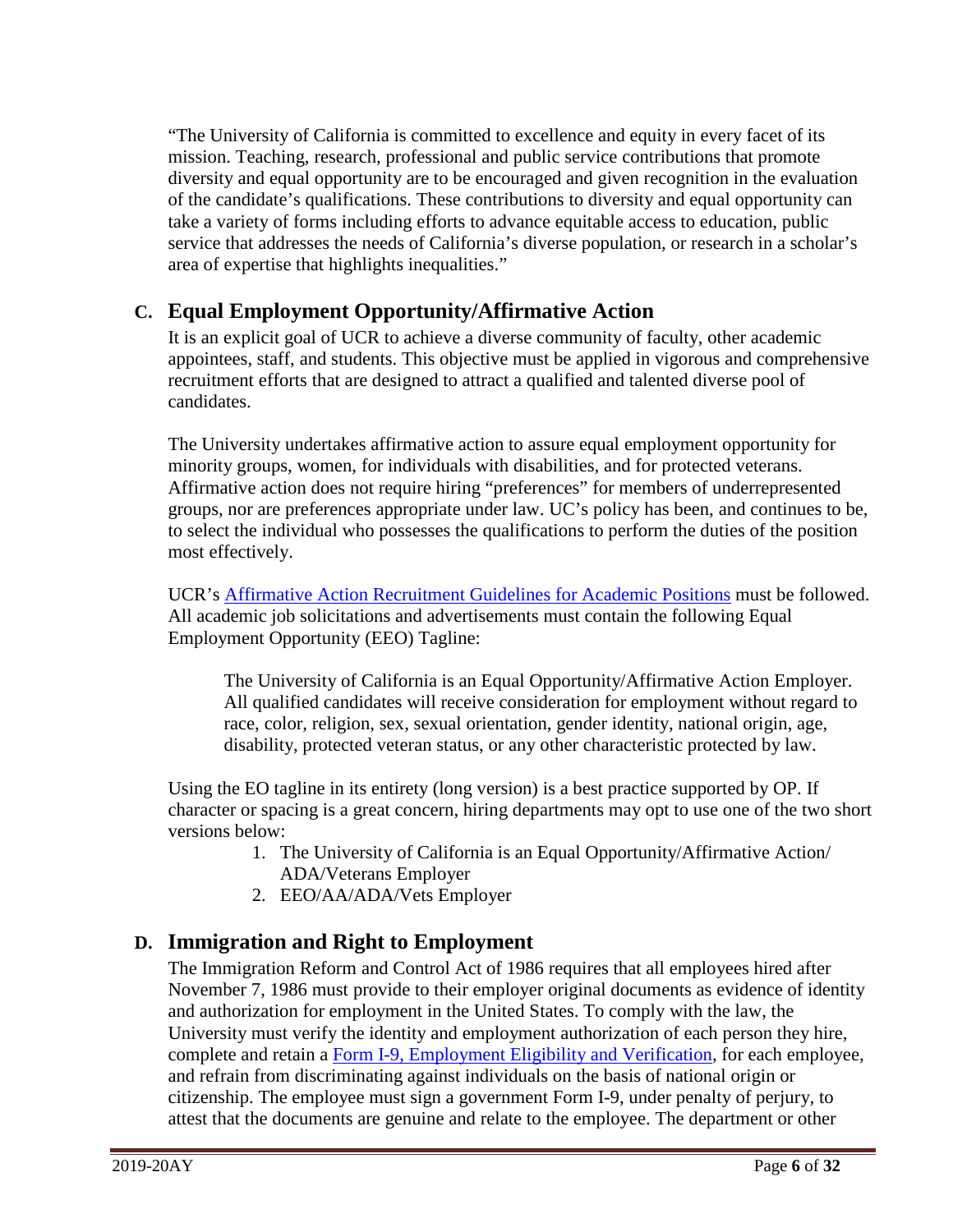authorized official (e.g. Notary Public for remote hires) must examine the documents and complete and sign Part 2 of the Form I-9, under penalty of perjury, to attest that the documents have been examined, appear genuine, relate to the individual, and that to the best of the employer's knowledge, the individual is authorized to work in the United States. In order to host, hire, or compensate non-U.S. citizens, the University of California must observe all regulations imposed by the federal government. The University assists in preparation of the proper visa entrance documents as the government-approved hosting institution. However, federal regulations establish that the individual must assume the primary responsibility for any visa petition for legal admission to the United States. For instructions in completing the Form I-9 refer to the [M-274 Employers Handbook.](http://www.uscis.gov/files/form/m-274.pdf)

As a federal contractor, UC must provide additional certification when new and existing employees are assigned to a qualified federal contract/subcontract that contains the Federal Acquisition Regulation (FAR) clause, referred to as the E-Verify clause. E-Verify, is an electronic employment eligibility verification system used to verify the employment eligibility of employees performing work under a covered federal contract.

This process is triggered when an Academic employee is awarded a research grant/federal contract that contains the FAR/E-Verify clause. Central Human Resources receives a Notice of Award from Research and Economic Development (RED), processes the E-Verify and in rare case, may request additional employment eligibility verification.

For more information visit the U.S. Citizenship and Immigration Services (USCIS) website at: [www.uscis.gov.](http://www.uscis.gov/portal/site/uscis/menuitem.eb1d4c2a3e5b9ac89243c6a7543f6d1a/?vgnextoid=84c267ee5cb38210VgnVCM100000082ca60aRCRD&vgnextchannel=84c267ee5cb38210VgnVCM100000082ca60aRCRD) For UCR's campus policies and procedures, refer to [Campus Policy](http://fboapps.ucr.edu/policies/index.php?path=viewPolicies.php&policy=650-28)  [Number 650-28.](http://fboapps.ucr.edu/policies/index.php?path=viewPolicies.php&policy=650-28)

# <span id="page-7-0"></span>**E. Recordkeeping and Confidentiality**

Full documentation must be maintained for each search to satisfy the requirements of various agencies, which may post-audit any recruitment, particularly in the face of a complaint by any unsuccessful candidate. Departmental records (e.g. department notes, agendas, letters, and interview materials) must be retained for at least four years (See [UC Retention Schedule\)](http://recordsretention.ucop.edu/). Interview materials are defined as follows [\(Vice Provost Memo\):](http://cnc.ucr.edu/aprecruit/vpap_memo_regarding_aprecruit_search_report_requirements.pdf)

- 1. Written Justification of the interview outcome for each candidate
	- a. Interview Notes for each candidate from each search committee member and/or
	- b. Notes from faculty discussion regarding each interview candidate
- 2. Itinerary for each interview candidate

Confidentiality Rules of conduct should be adopted in order to maintain confidentiality of the recruitment and appointment process. Certain materials of a search (e.g., extramural letters of reference) are governed by University regulations and laws concerning confidentiality (see [APM 160\)](http://www.ucop.edu/academic-personnel/_files/apm/apm-160.pdf). At the department's discretion, non-senate members of the Search Committee, including graduate students, may have access to confidential materials. Any such access is governed by the same confidentiality safeguards that govern faculty. Review of materials must be done without regard to the candidate's race, color, religion, sex, sexual orientation, gender identity, national origin, age, disability, protected veteran status, or other characteristics protected by applicable federal and state law.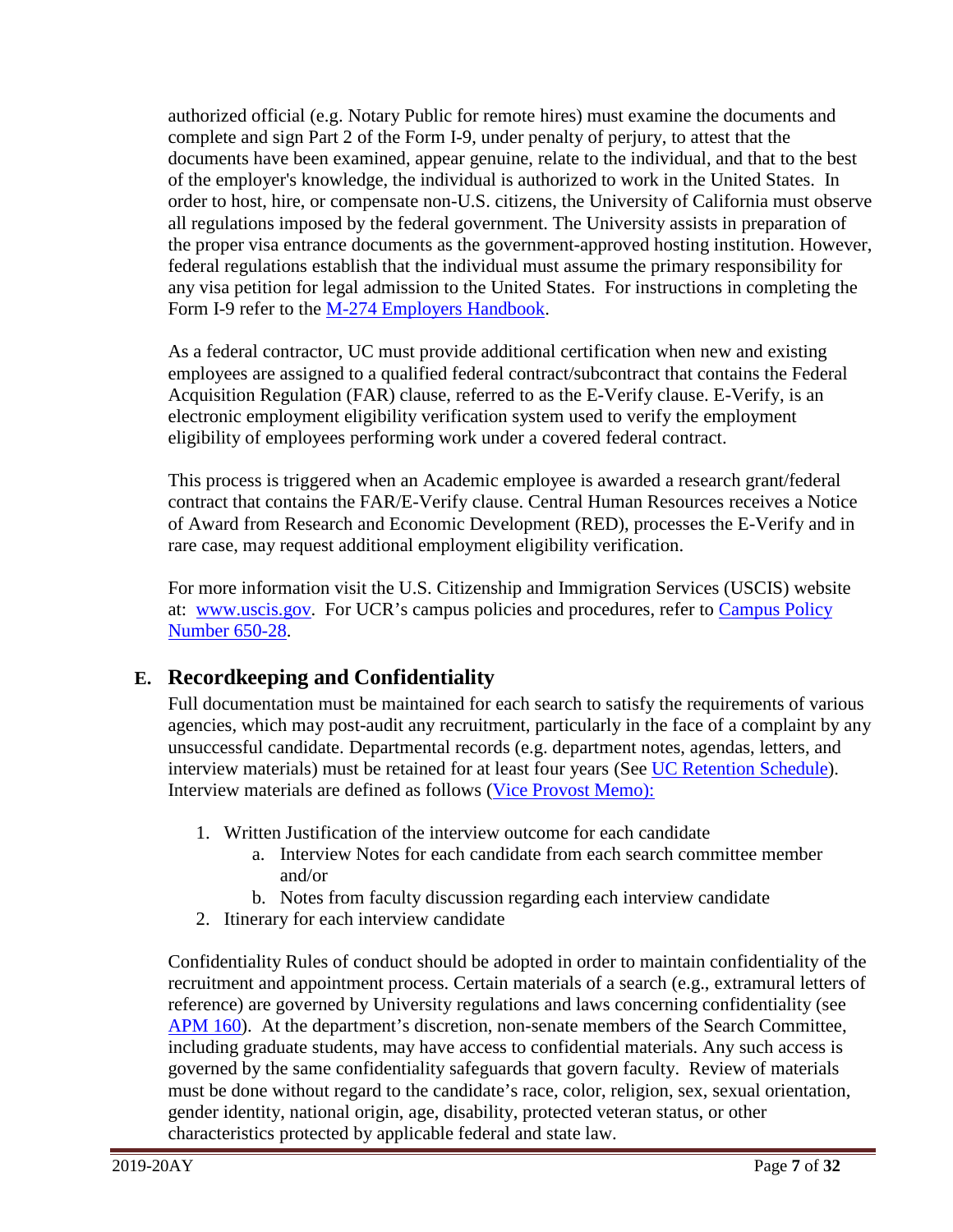### <span id="page-8-0"></span>**F. Access to Recruitment Records for Academic Personnel**

Candidates have a right to access recruitment records about themselves that have been collected pursuant to a search. This right of access applies to confidential and nonconfidential documents in their academic personnel recruitment. Prior to disclosure, records may be redacted in accordance with University policy to protect the confidentiality of designated academic review letters and to protect the privacy of other individuals. Requested records may be withheld until the search or selection process is concluded.

For Senate searches, requests for search related records by candidate should be forwarded to the Academic Personnel Office (APO) by completing a [Request for Access to Recruitment](http://academicpersonnel.ucr.acsitefactory.com/sites/g/files/rcwecm1261/files/2018-08/candidate_request_for_recruitment_records.pdf)  [Records Form.](http://academicpersonnel.ucr.acsitefactory.com/sites/g/files/rcwecm1261/files/2018-08/candidate_request_for_recruitment_records.pdf) APO will redact the information in accordance with University policy and provide a copy directly to the candidate making the request.

For Non Senate searches, requests for search related records by candidates should be forwarded to the Dean's Office by completing a [Request for Access to Recruitment Records](http://academicpersonnel.ucr.acsitefactory.com/sites/g/files/rcwecm1261/files/2018-08/candidate_request_for_recruitment_records.pdf)  [Form](http://academicpersonnel.ucr.acsitefactory.com/sites/g/files/rcwecm1261/files/2018-08/candidate_request_for_recruitment_records.pdf) The Dean's Office will redact the information in accordance with University policy and provide a copy directly to the candidate making the request.

### <span id="page-8-1"></span>**G. Conflict of Interest**

Search Committees must discuss conflict of interest at their first meeting and all members should sign that they have read the following statement – forms available from staff supporting the search and signed forms to be kept in the office handling the search.

The University's Statement of Ethical Values and Standards of Ethical Conduct requires that all members of the University community "take appropriate steps, including consultation if issues are unclear, to avoid both conflicts of interest and the appearance of such conflicts." Even if there is no technical violation of law or University policy, the appearance of a conflict of interest can create reputational risks for the individual and the institution.

The intent of the General Guidelines on Conflict of Interest is to foster equitable treatment of all candidates, avoid conflicts of interest and prevent the appearance of partiality in employment practices, including recruitment and selection.

A conflict of interest occurs when a search committee member has, or appears to have, a familial, personal, professional, commercial or financial relationship with a candidate that may compromise, or appear to compromise, a fair and equitable recruitment and selection process and outcome.

A conflict of interest exists whenever a search committee members' interests or activities have the potential - real, or perceived - of:

- Compromising the search committee members' judgment;
- Biasing the nature or direction of the recruitment and selection;
- Influencing the search committee member's decision or behavior; or
- Resulting in personal or a family member's gain or advancement at the expense of the University.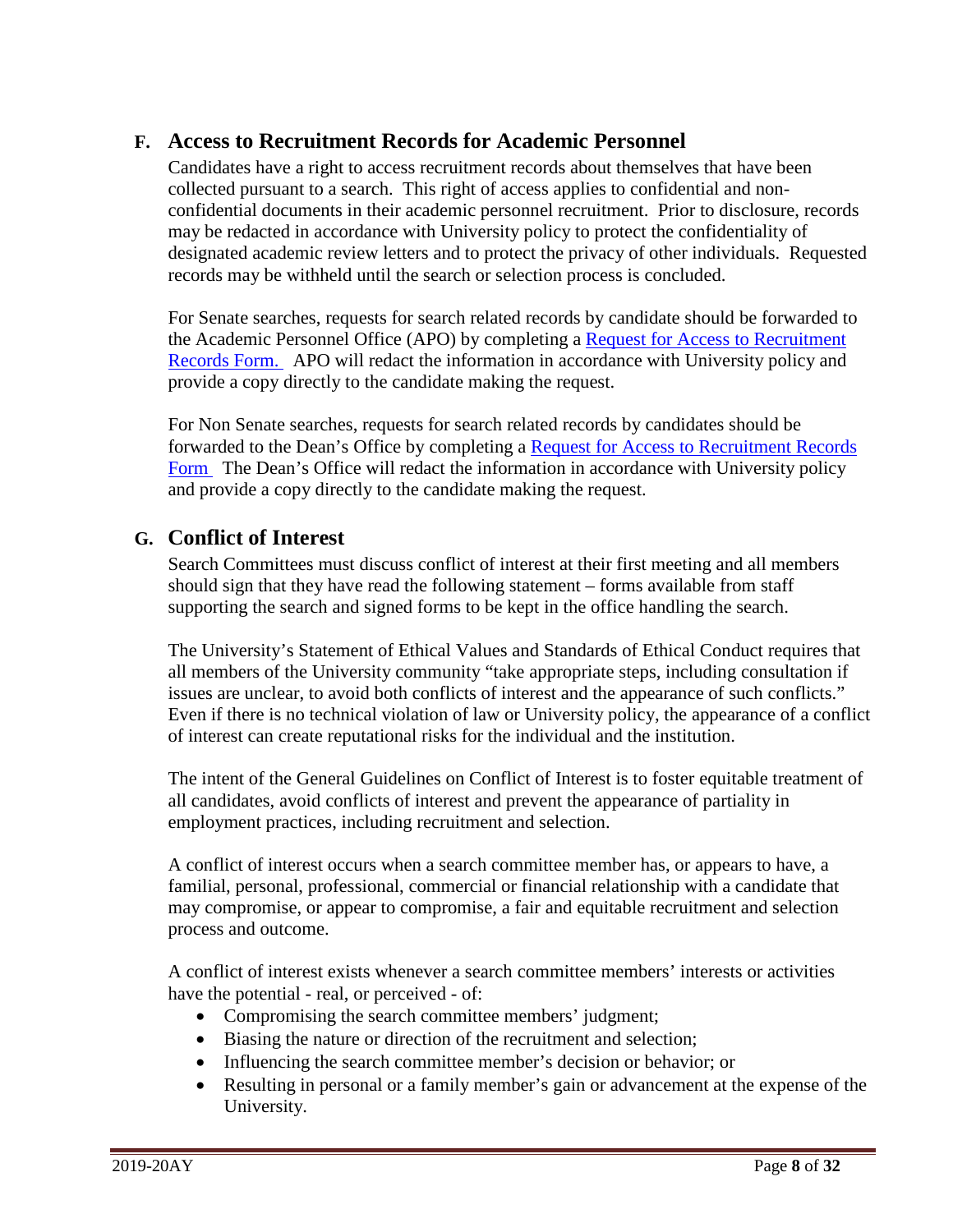A conflict exists by virtue of a relationship that could result in an undue influence on the search committee members' professional judgment. One does not have to do anything improper to have a conflict of interest; it may be strictly situational.

In the event of a conflict of interest, the committee member with whom the conflict of interest exists must disclose the conflict to the search committee and to the Assistant Vice Provost for Academic Personnel (AVPAP) in writing. The search committee and the AVPAP will determine if the committee member with whom the conflict exist should either:

- a. remove themselves from the search committee; or
- b. recuse themselves from deliberations related to the candidate with whom the conflict exists.

Disclosure of the conflict and the decision made to eliminate the conflict (removal or recusal) should be noted in AP Recruit.

All committee members are responsible and accountable for ensuring appropriate handling of real or apparent conflicts of interest.

For additional guidance in effectively managing conflict of interest, contact EEAA [\(affirmativeaction@ucr.edu\)](mailto:affirmativeaction@ucr.edu).

For the policy governing employment of near relatives, refer to [APM 520.](http://www.ucop.edu/academic-personnel/_files/apm/apm-520.pdf)

# <span id="page-9-0"></span>**H. Overqualified Candidates**

In the event that a Senior candidate applies for a Junior position and the department is interested in pursuing their candidacy, the Department Chair should contact the Dean to discuss whether the application can appropriately be considered further. The Dean should consult with the Vice Provost for Academic Personnel and/or the Office of Equal Employment and Affirmative Action, concerning the equal employment opportunity and affirmative action implications of such further consideration before making a decision.

# **III. ACADEMIC RECRUITMENT PROCESS**

The [UCR Academic Recruitment Process](http://cnc.ucr.edu/aprecruit/academic_recruitment_process.pdf) document is intended to help academic and research departments navigate the Senate Faculty and Non-Senate Academic Appointment recruitment process.

# <span id="page-9-1"></span>**A. Role of the Vice Provost for Academic Personnel (VPAP), Office of Equal Employment and Affirmative Action (EEAA) and the Divisional Academic Senate.**

**The Vice Provost for Academic Personnel (VPAP)** is designated by the Chancellor and the Provost and Executive Vice Chancellor (PEVC) to develop and implement academic review procedures for the Riverside campus [\(APM 220-80-c\)](https://www.ucop.edu/academic-personnel-programs/_files/apm/apm-220.pdf#page=12). The VPAP facilitates all Academic Personnel actions on behalf of the Chancellor and the (Chancellor's designee) via the Academic Personnel Office (APO). All items must be submitted to APO via the appropriate Dean's Office and be addressed to the Chancellor. The VPAP is designated by the Chancellor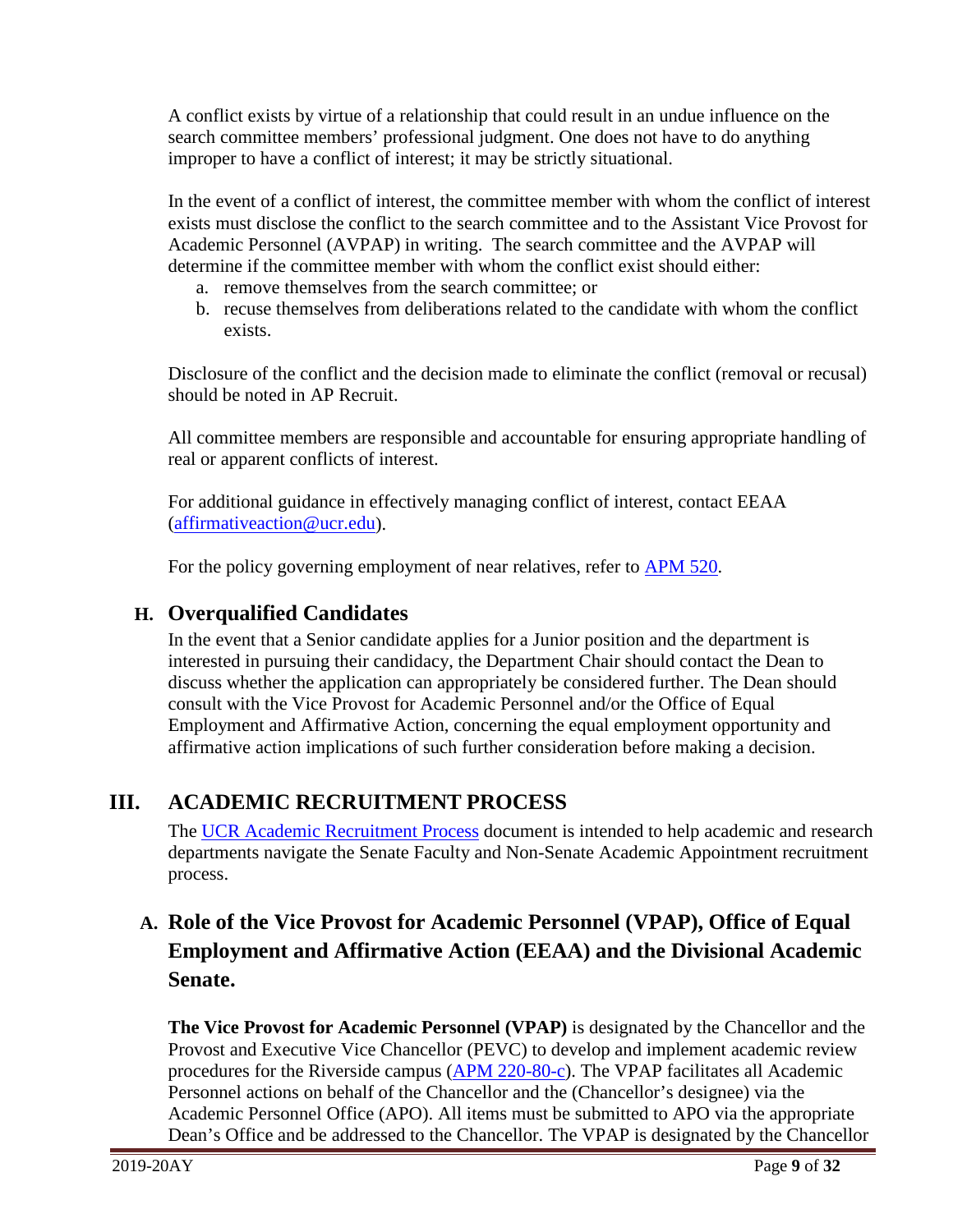and PEVC to review and approve all academic search plans. Refer to the [Delegation of](http://academicpersonnel.ucr.edu/resources/DOAChart.pdf)  [Authority](http://academicpersonnel.ucr.edu/resources/DOAChart.pdf) chart for information on the final authority on academic review actions.

**The Office of Equal Employment and Affirmative Action [\(EEAA\)](http://hr.ucr.edu/eeaa.html)** (formerly Office of Faculty and Staff Affirmative Action, OFSAA) is responsible for ensuring that every aspect of the academic recruitment and selection process conforms to established legal requirements and University guidelines relating to equal employment opportunity, affirmative action, and non-discrimination. In this role, the EEAA reviews and routes search plans for approval by the VPAP, conducts analyses of recruitment pool statistics, and monitors external outreach recruitment efforts. EEAA serves as a resource to hiring departments seeking guidance for best recruiting practices.

The [Academic Senate Office](http://senate.ucr.edu/) works in concert with the University administration, which is responsible for the finances and organization of the institution. The senate has a dual role of authority in the educational aspects of the University and advice to the administrators in the overall operation of the University.

# <span id="page-10-1"></span><span id="page-10-0"></span>**B. The Recruitment**

### **1. Planning and Adhering to Deadlines**

In order to conduct the most effective and successful recruitment for faculty members and non-senate academic appointees, it is important to begin recruitment early, to conduct the search and selection procedures efficiently, and to expedite the appointment process once the successful candidate has been identified.

Department Chairs (or designee) should work with their Dean (or designee) to establish academic hiring plans which meet the needs of the department, college/school, and campus.

Department Chairs then consult departmental faculty on developing position descriptions for potential hires. These are normally voted on by the faculty and forwarded to the Dean. (Applies to [Guideline One](http://affirmativeaction.ucr.edu/pracacademic/ucraarecruitguidelines.pdf) searches only). Departments should establish realistic time lines for the process in order to adhere to recruitment and appointment deadlines.

- a. Recruitment Deadlines & Guidelines
- April 1 is the deadline for hiring faculty from another campus of the University of California (APM 510-16-c. **Guidelines on intercampus recruiting must be strictly followed**. [\(APM 510-80\)](http://www.ucop.edu/academic-personnel/_files/apm/apm-510.pdf#page=3).
- April 30 is the deadline for offers of employment effective the following academic year to a tenure-track or tenured faculty member at any institution which is a member of the [Association of American Universities](https://www.aau.edu/who-we-are/our-members) [\(APM 500-16-c\)](http://www.ucop.edu/academic-personnel-programs/_files/apm/apm-500.pdf#page=2).
- April 30 is the deadline for offers of employment effective the following academic year to a tenure-track or tenured faculty member from another California State institution [\(APM](http://www.ucop.edu/academic-personnel/_files/apm/apm-501.pdf) 501)
- If these deadlines will not be met, the Department Chair must inform the VPAP through the appropriate channels so that an extension can be requested from the appropriate institution.
- **When making an offer to a non-resident alien (i.e. not currently a US Citizen or a Permanent Resident), the department is strongly encouraged to consult**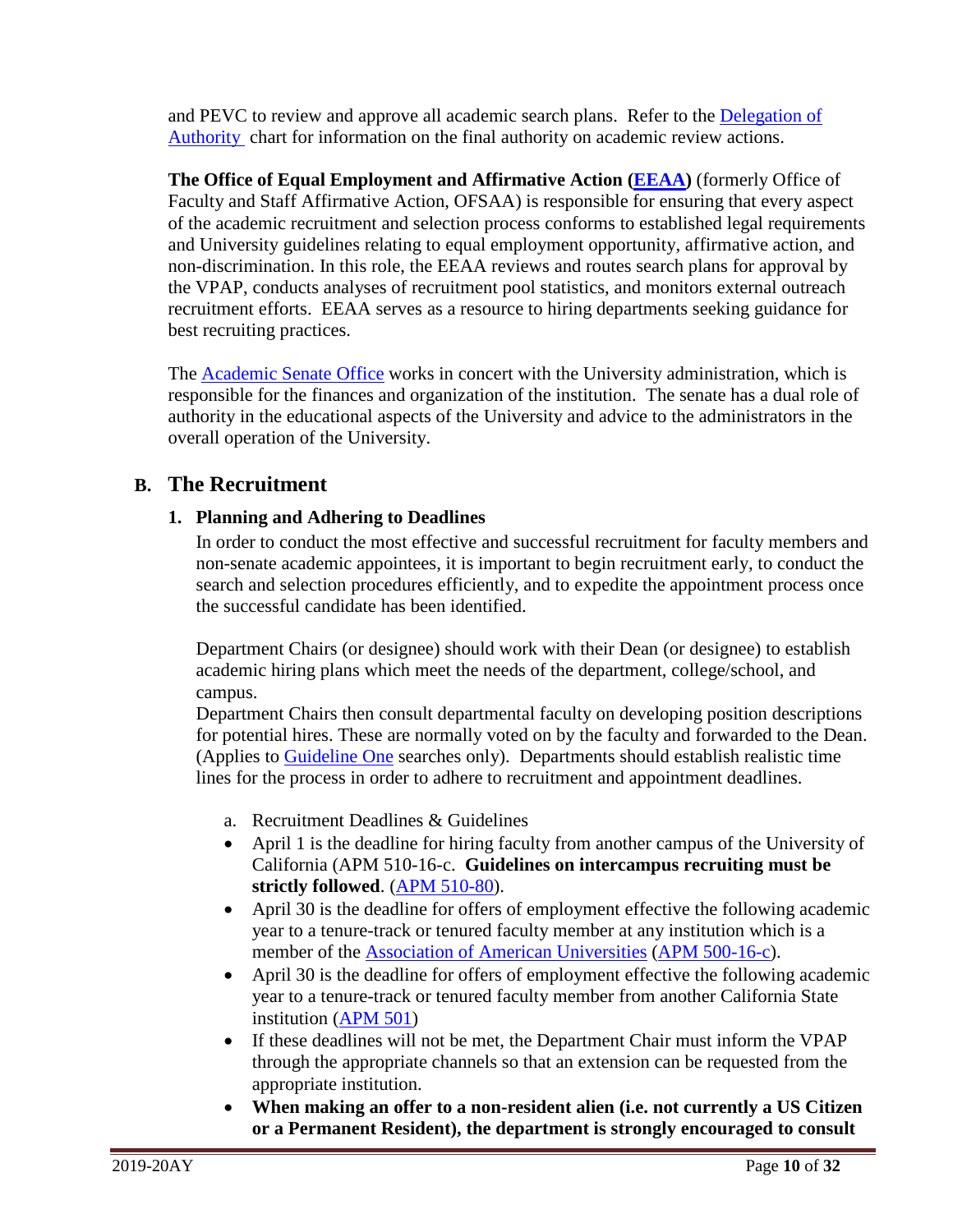**with the** [International Students and Scholars](http://internationalcenter.ucr.edu/about/index.html) office **(ISS) at the time the offer is being considered to be assured that the requirements for PERM Labor Certification Application processing deadlines are met.** 

For Library searches, the University Librarian (UL) in collaboration with the Assistant/Associate University Librarian works with the supervisor or department to establish the hiring plan which meets the needs of the department/organization. The proposed position announcement is reviewed by the Librarians Association of the University of California-Riverside Division (LAUC-R) Committee on Personnel before being approved by the University Librarian. [APM 510](http://www.ucop.edu/academic-personnel/_files/apm/apm-510.pdf) does not apply to library recruitments. Assistant/Associate University Librarian and curator searches omit the LAUC-R step.

For Non-Senate searches, academic deadlines are established based on the college/school/organizational unit policies.

#### <span id="page-11-0"></span>**2. Allocation of Academic Positions**

- a. Standard Senate Academic Positions
- Deans receive requests for faculty positions from the departments. Practice varies from one unit to another.
- Deans approve positions based upon the department's academic plans. Deans request the authority to search for faculty positions from the PEVC. At this time, lines vacated by separated or retired faculty and/or new full-time equivalent (FTE) lines are negotiated with the PEVC.
- Deans inform departments that they may begin the recruitment process for the specified position for the current academic year.
- b. Library Searches
- University Librarian (UL) receives request for library academic positions from Department Heads via the appropriate Assistant/Associate University Librarian.
- UL approves request based upon need/funding/open provisions if this is a replacement position. For new positions, the UL makes the request through the annual budget process.
- Recruitment process begins.
- c. Non-Senate Academic Positions
- Allocation of funding for a non-senate appointment is determined by each Dean, according to established college/school procedures. (Refer to Guideline Two searches under [Affirmative Action Recruitment Guidelines for Academic](https://hr.ucr.edu/sites/g/files/rcwecm656/files/2019-07/aa_recruitment_guidelines.pdf)  [Positions\)](https://hr.ucr.edu/sites/g/files/rcwecm656/files/2019-07/aa_recruitment_guidelines.pdf)

#### <span id="page-11-1"></span>**3. Search Plan Preparation & Submission**

The recruitment plan must be managed via AP Recruit. For more information refer to the following resources: (1) Search Plan Template and (2) [Search Plan Quick Guide.](http://cnc.ucr.edu/aprecruit/recruit_analyst_search_plan_checklist.pdf)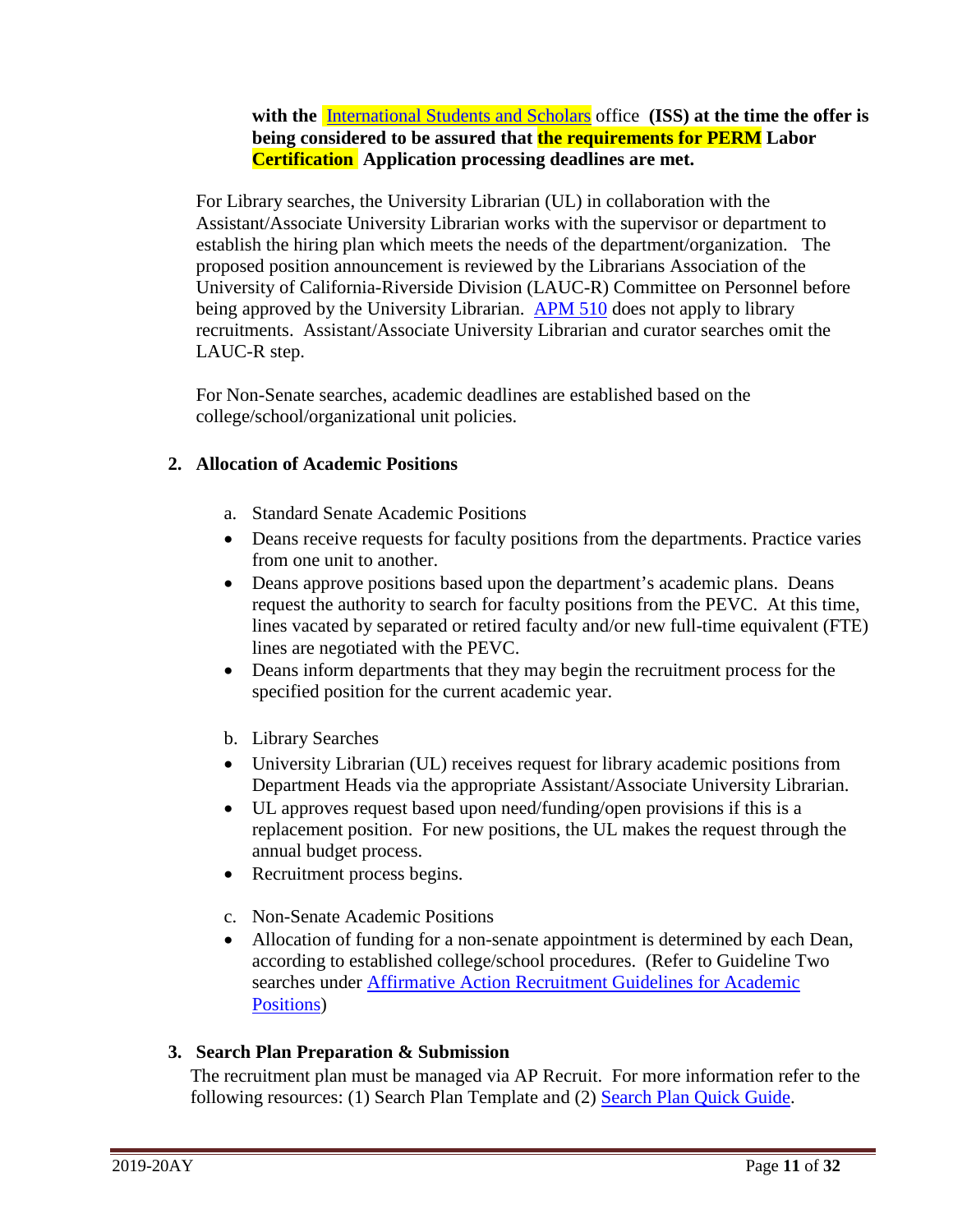The Search Plan must be approved before recruitment begins and cannot be altered after approval. Any revisions to the plan must be reviewed and approved by EEAA and VPAP. No action may be initiated on academic searches prior to approval of the search plan. The Search Plan must document how the committee will actively recruit women and underrepresented racial and ethnic minority groups as well as protected veterans and individuals with disabilities. For assistance or more information, contact EEAA at [affirmativeaction@ucr.edu.](mailto:affirmativeaction@ucr.edu)

a. Senate Academic Positions

The proposed search plan for each faculty position should be prepared in accordance with the campus [Affirmative Action Recruitment Guidelines for](https://hr.ucr.edu/sites/g/files/rcwecm656/files/2019-07/aa_recruitment_guidelines.pdf)  [Academic Positions](https://hr.ucr.edu/sites/g/files/rcwecm656/files/2019-07/aa_recruitment_guidelines.pdf) and submitted via AP Recruit to the Dean, to EEAA and the VPAP for review and approval

b. Library Searches

The proposed search plan for each library position should be prepared in accordance with the campus [Affirmative Action Recruitment Guidelines for](https://hr.ucr.edu/sites/g/files/rcwecm656/files/2019-07/aa_recruitment_guidelines.pdf)  [Academic Positions](https://hr.ucr.edu/sites/g/files/rcwecm656/files/2019-07/aa_recruitment_guidelines.pdf) and submitted through the University Librarian (UL), to EEAA and to the VPAP for review and approval.

c. Non-Senate Academic Positions

For each academic vacancy to be filled under **Guideline Two**, prepare and submit a Search Plan via AP Recruit to the Dean to EEAA and to the VPAP for approval. For more information, refer to Guideline Two procedures from [Affirmative Action](https://hr.ucr.edu/sites/g/files/rcwecm656/files/2019-07/aa_recruitment_guidelines.pdf)  [Recruitment Guidelines for Academic Positions](https://hr.ucr.edu/sites/g/files/rcwecm656/files/2019-07/aa_recruitment_guidelines.pdf) as well as the [UCR Academic](http://academicpersonnel.ucr.edu/resources/AcademicSearchandSearchWaiverRequirements.pdf)  [Recruitments Search and Search Waiver Requirements](http://academicpersonnel.ucr.edu/resources/AcademicSearchandSearchWaiverRequirements.pdf) .

#### <span id="page-12-0"></span>**4. Role of Search Committee and Role of the Department**

The Search Committee is responsible for conducting the preliminary work of creating a diversified pool of qualified candidates, and screening candidates for the position. Practice varies from one unit to another as to the specific role of the Search Committee in relation to the faculty as a whole. For example, some units have the Search Committee define the short list, solicit letters of recommendation, etc. whereas in others the faculty as a whole selects the short list from an initial screening by the Search Committee. Whatever the variation, there are two "absolutes" that must be respected:

- Each unit must maintain a consistent practice from one search to another in the same academic year.
- Whatever role the Search Committee plays in the process, faculty voting rights on the appointment of a faculty member must be maintained, as defined in [Bylaw 55.](http://senate.ucr.edu/bylaws/?action=read_bylaws&code=app§ion=04) [Note: This does not apply to non-senate academic searches.]

For Library searches, the Search Committee is responsible for conducting the preliminary work of creating a diversified pool of qualified candidates and narrowing the candidates to a short list. The Search Committee defines the short list; the department analyst solicits letters of recommendation as soon as the short list is approved by EEAA.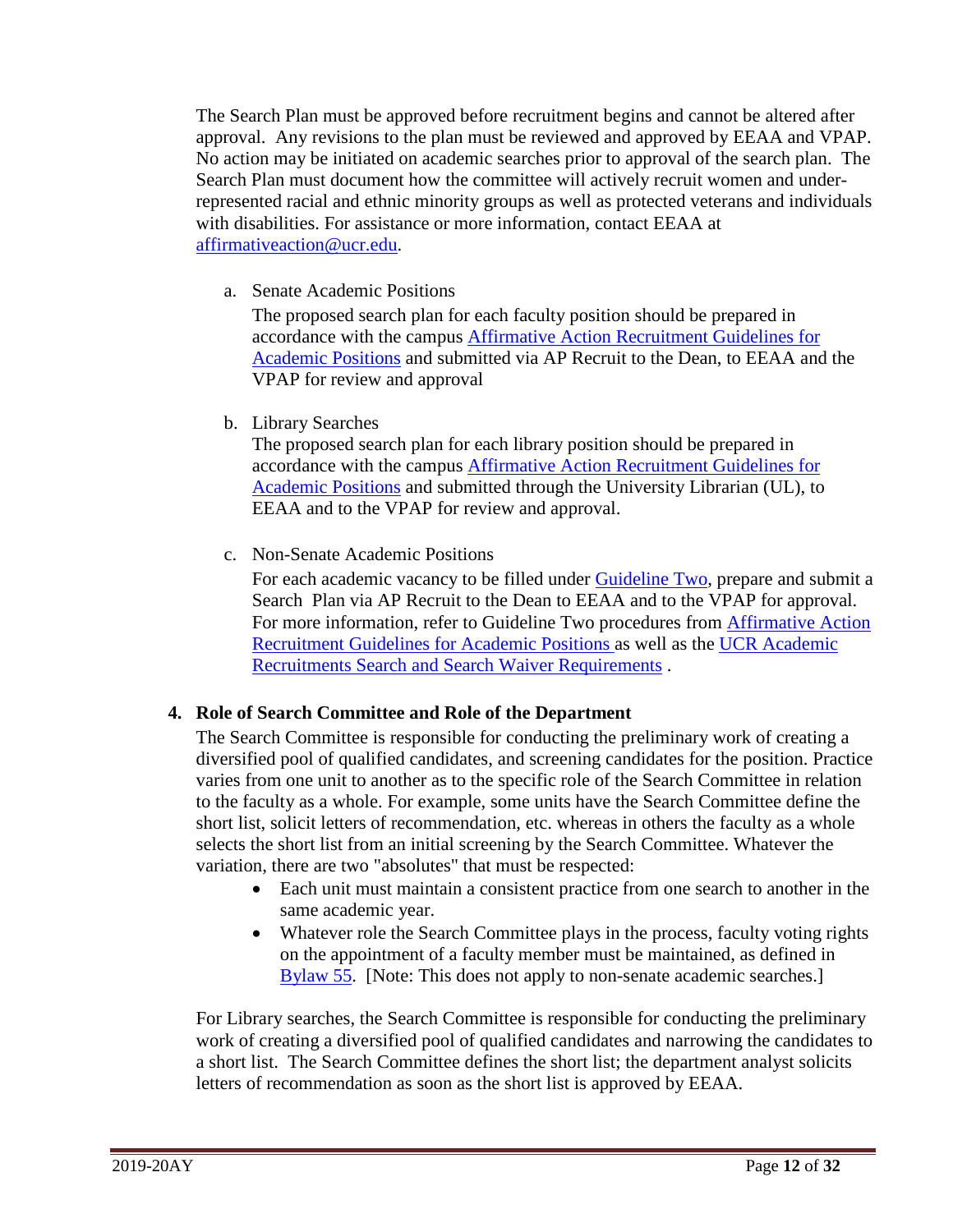The following reference guides are available for the Search Committee under [AP Recruit:](http://cnc.ucr.edu/aprecruit/training.html)  [Training:](http://cnc.ucr.edu/aprecruit/training.html) [Search Report User Guide](https://cnc.ucr.edu/aprecruit/search_report_guidelines.pdf)

As of July 7, 2017, all search committee members are required to complete two (2) educational activities before a search can move forward.

The following must be completed for Searches for Ladder Rank Faculty and Searches for Other Academics.

**"Equal Employment, Affirmative Action and the Academic Hiring Process" (online)** – all search committee members must take the online tutorial in the Learning Management System [\(LMS\)](http://ucrlearning.ucr.edu/). It is located under "Recruitment and Selection".

The following must be completed for Searches for Ladder Rank Faculty. **"Promoting Faculty Diversity" (in-person)** – completion of "Equal Employment, Affirmative Action and the Academic Hiring Process" is a pre-requisite for attendance.

For more information, see the memo from the VPAP dated July 27, 2017: [http://cnc.ucr.edu/AP Recruit/search\\_committee\\_training.pdf.](http://cnc.ucr.edu/aprecruit/search_committee_training.pdf) For most current training dates, contact **academicpersonnel@ucr.edu.** For Frequently Asked Questions, click on this [link.](http://cnc.ucr.edu/aprecruit/faq_search_committee_training_requirement.pdf)

- a. Search Committee Initial Set-up
	- The Search Committee is nominated by the Department Chair (or equivalent) and approved by the Dean (or equivalent). (This process may vary by College/School. Some Colleges require prior approval of the Search Committee. Other Colleges/Schools may approve the committee make up when the Search Plan is submitted via the Dean to EEAA and the VPAP for approval.)
	- The Search Committee should consist of 3 to 7 members.
	- The Search Committee should represent a broad diversity of gender, race, perspectives, expertise and backgrounds as far as possible and preferably a member from another department.
	- Designate one member as the Affirmative Action Compliance Officer or AACO (equivalent to the Committee Editor) and one member as the Committee Chair. Both roles may not be served by a single committee member and neither by the Department Chair unless an exception is granted by the VPAP based on compelling circumstances.
	- Any familial relationship or other conflict among the committee members that might influence or have the appearance of influencing a recruitment outcome must be disclosed in the search plan, and is subject to review and action (see Conflict of Interest section).

#### *Committee Charge*

- Must ensure equal employment opportunity
- Be proactive in identifying diverse, qualified candidates, and ensure that the candidate pool reflects the diversity of the available workforce
- Must ensure that the recruitment process is accessible to all qualified candidates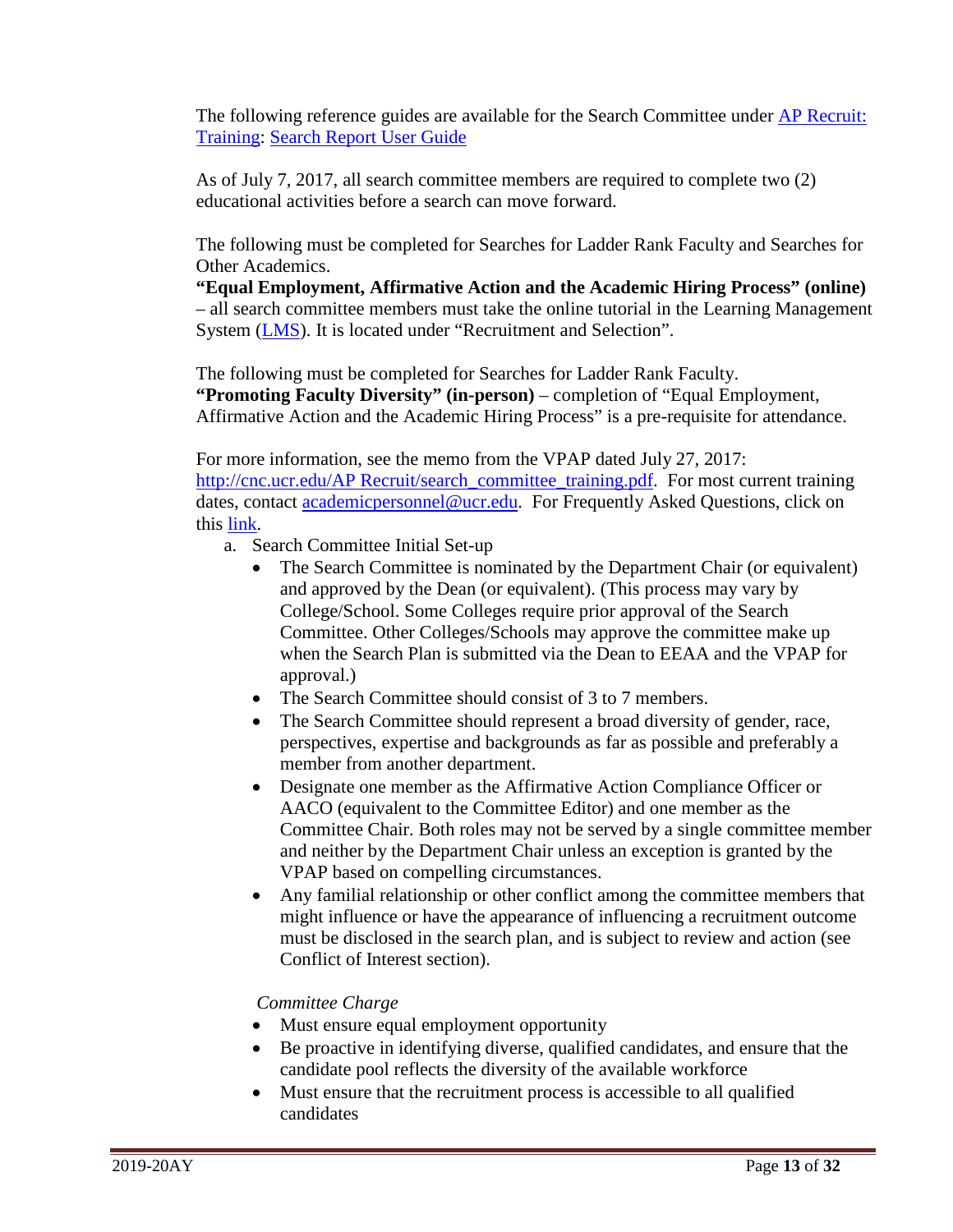- Must adhere to the evaluation criteria stated in the position description, and evaluate candidates according to job related criteria
- Must treat every candidate with the same respect and dignity
- Must maintain the highest standards of professional conduct and take appropriate steps to avoid conflicts of interest
- Must maintain confidentiality throughout and after the recruitment process concludes.
- b. Search Committee Chair Responsibilities

*Before the Search*

- Ensure that the position announcement and search plan are developed appropriately
- Ensure compliance with legal requirements and University policies
	- $\checkmark$  Broad and inclusive search
		- $\checkmark$  Fair and consistent evaluation process
		- $\checkmark$  Confidentiality
		- $\checkmark$  Retention of recruitment records, (including interview materials (written justification of the interview outcome for each candidate and itinerary for each interview candidate) these records must be uploaded in AP Recruit (see [VPAP memo dated 5/22/15\)](http://cnc.ucr.edu/aprecruit/vpap_memo_regarding_aprecruit_search_report_requirements.pdf)
- Establish the ground rules governing the Search Committee's work
	- $\checkmark$  Job advertisement & recruitment strategy
	- $\checkmark$  Evaluation criteria

#### *During the Search*

- Ensure appropriate individuals are informed, consulted, and appropriate approvals are received
- Ensure appropriate follow-up is performed to complete the recruitment and selection process
- Engage in active recruiting
- Keep candidates informed of the status of the appointment process
- Assess any conflict of interest issues and ensure adherence to guidelines
- Ensure that the committee creates a short list
- Ensure that complete documentation of the search process is kept (including interview materials (written justification of the interview outcome for each candidate and itinerary for each interview candidate) these records must be uploaded in AP Recruit (see [VPAP memo dated 5/22/15\)](http://cnc.ucr.edu/aprecruit/vpap_memo_regarding_aprecruit_search_report_requirements.pdf)

#### *After the Search:*

- Depending upon Departmental practice, the search committee Chair's role may end upon the completion of the initial screening of candidates, or it may extend to making a recommendation to the Department Chair following candidates' visits.
- Ensure that all records associated with the search are complete in AP Recruit including interview materials (see [VPAP memo dated 5/22/15\)](http://cnc.ucr.edu/aprecruit/vpap_memo_regarding_aprecruit_search_report_requirements.pdf)
- c. Affirmative Action Compliance Officer (AACO) Responsibilities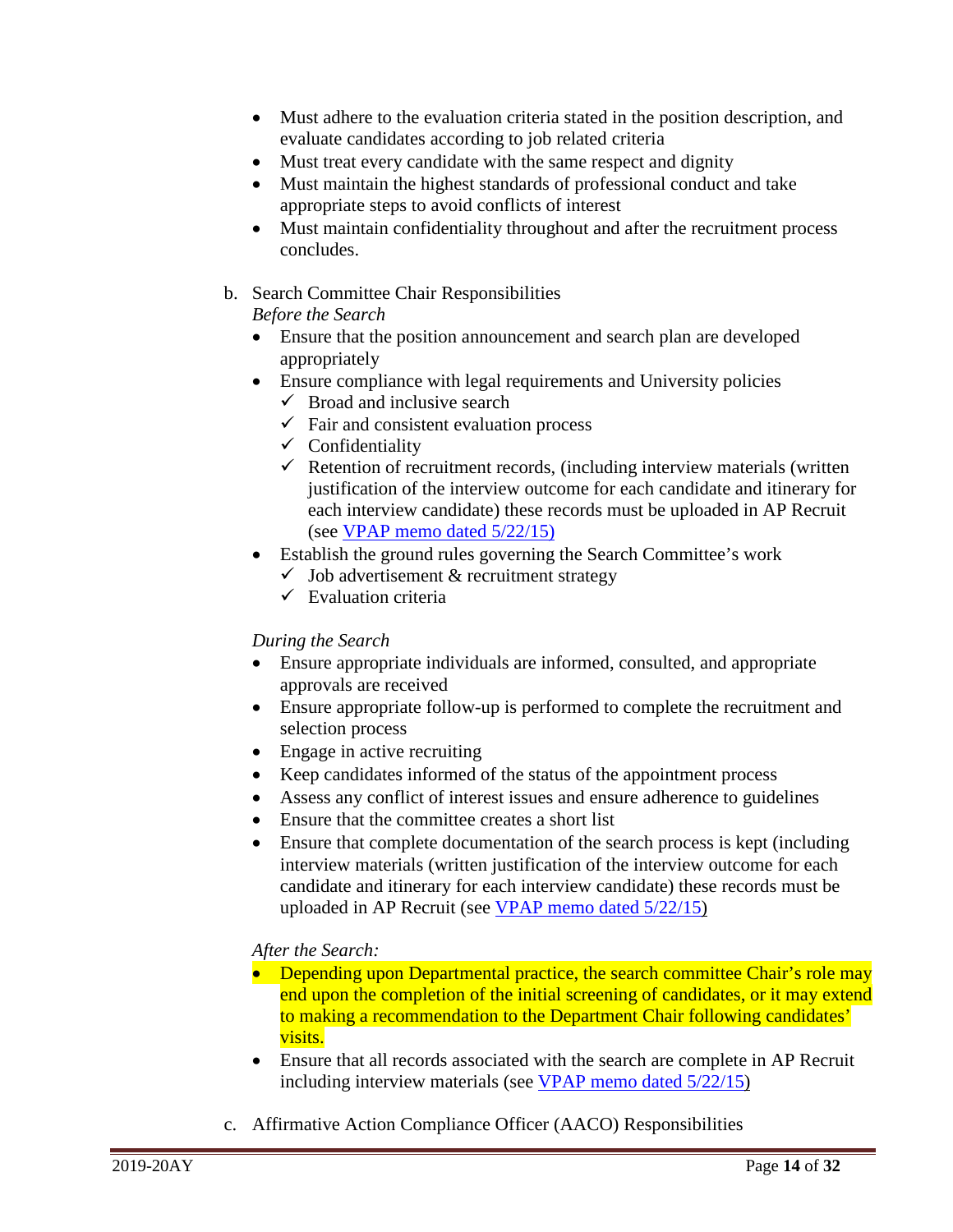- Ensure outreach recruitment efforts that are effective in reaching the broadest pool of diverse candidates
- Ensure all committee members sign Conflict of Interest Disclosure Form [\(link\)](http://academicpersonnel.ucr.edu/checklists_and_forms/general_forms/Conflict%20of%20Interest.pdf) at the start of the search. The signed form must be uploaded in AP Recruit under Documentation.
- Review the Diversity Report periodically to ensure that the candidate pool is sufficiently diverse; broaden search for inclusiveness, if needed
- Ensure that files are complete before being opened to the Search Committee for review. Voting varies by department – refer to departmental voting rights and by-laws.
- For Library searches, completeness of each file is determined before the candidate is notified of that fact. Ensure that the campus recruitment compliance procedures are followed
- Contact EEAA for resource assistance and to clarify role and ask questions.
- d. Committee Member Responsibilities
	- Actively search for candidates
	- Must be aware of job-related criteria relevant to the position
	- Must adhere to the evaluation criteria stated in the position description, and evaluate candidates according to job related criteria and standards, without regard to stereotypes or presumptions regarding ability, disability or demographic and cultural traits.
	- Carefully review and assess files
	- Make selection recommendations

#### <span id="page-15-0"></span>**5. Job Announcement and Advertisement**

The job announcement is published through AP Recruit. Candidates apply to the job posting through AP Recruit and their applications are managed within the system.

The position announcement should be broad enough to cover foreseeable contingencies in the event there is flexibility regarding the sub-field.

These are the requirements on language for the job announcement and advertisement:

- eligible rank(s), department(s) (include location if different from campus), start date, and area(s) of specialization
- educational and demonstrated experience requirements (Note: When All But Dissertation (ABD) candidates will be considered, this must be included in the plan, e.g. Degree required by time of appointment by July 1, 2016 or Candidates must be ABD or have met the requirements for the Ph.D.)
- statement of teaching and research requirements (Note: This does not apply to library searches and certain non-senate academic searches.)
- statement that salary is commensurate with education and experience
- include contact information for the recruitment name/title and address to direct pertinent application materials, such as curriculum vitae; placement file including letters from referees/references; samples of research work; etc. (Note: This does not apply to library searches.)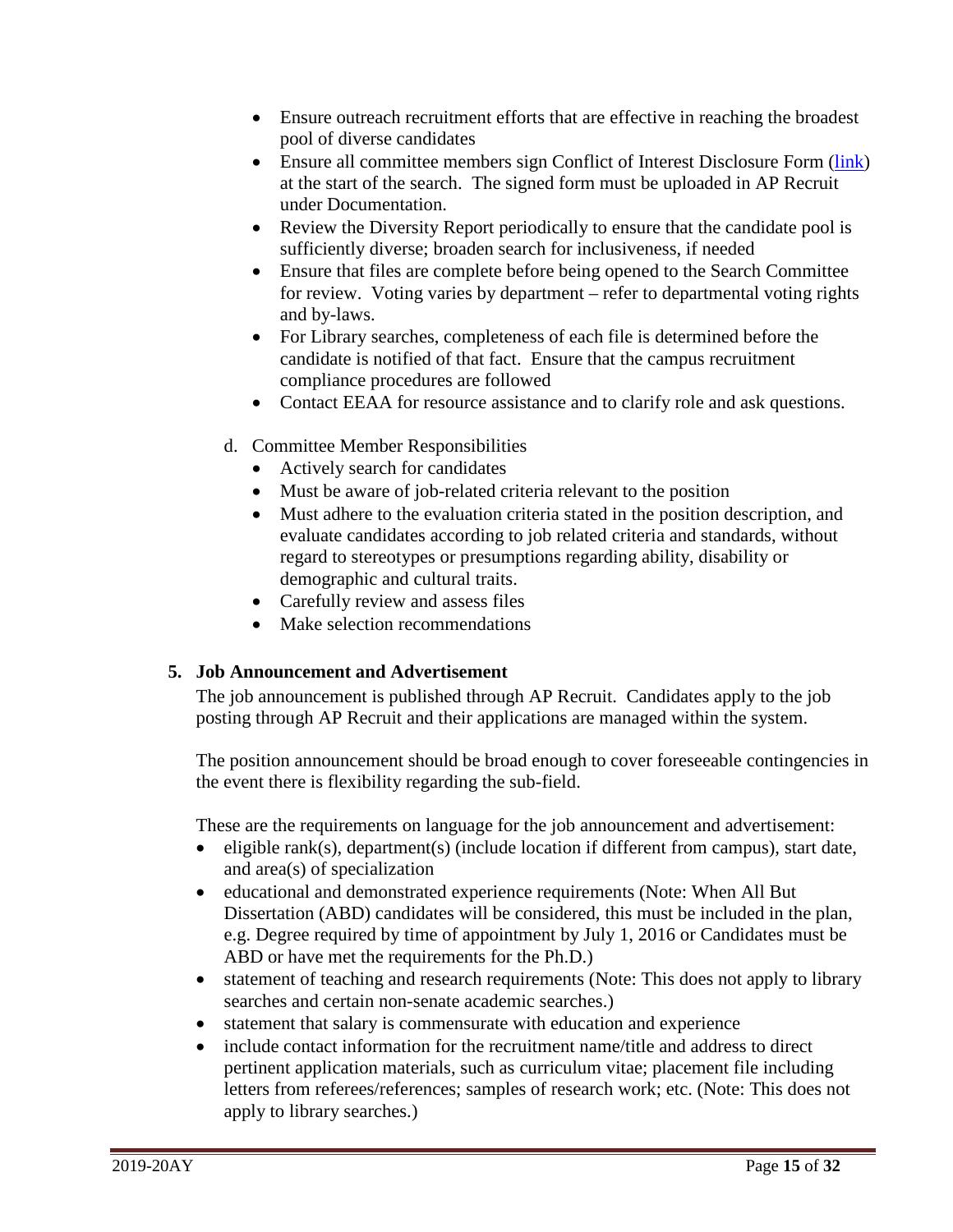- for Library searches, include a letter discussing interest and relevant experience, a current resume/curriculum vitae, and contact information for at least three professional references.
- due date for final application, initial application review and application changes
- Equal Employment Opportunity (EEO) tagline
- In addition to the EEO tagline, the following two paragraphs must be included in the body of the advertisement, but may be combined with other items. This applies to advertisements placed in journals, on college, department, society or personal websites, as sent out to departments at other universities, and the copy reproduced in AP Recruit [\(see VPAP memo\)](http://cnc.ucr.edu/aprecruit/pevc_and_vpap_memo-additions_to_advertisements.pdf):
	- **a.** UCR is a world-class research University with an exceptionally diverse undergraduate student body. Its mission is explicitly linked to providing routes to educational success for underrepresented and first-generation college students. A commitment to this mission is a preferred qualification.
	- **b.** Advancement through the faculty and non-senate academic ranks at the University of California is through a series of structured, merit-based evaluations, occurring every 2-3 years, each of which includes substantial peer input. Note: This may be omitted when not applicable to the search such as for temporary lecturer positions.

Refer to the [PEVC and VPAP memo](http://cnc.ucr.edu/aprecruit/pevc_and_vpap_memo-additions_to_advertisements.pdf) dated 3/20/15 for more information.

Frequently Asked Questions (FAQs) regarding this new requirement are available on the AP Recruit information site at the following link: [http://cnc.ucr.edu/AP](http://cnc.ucr.edu/aprecruit/faqs_additions_to_advertisements3.20.2015.pdf)  [Recruit/faqs\\_additions\\_to\\_advertisements3.20.2015.pdf](http://cnc.ucr.edu/aprecruit/faqs_additions_to_advertisements3.20.2015.pdf)

For [Guideline One s](http://hr.ucr.edu/docs/affirmativeaction_diversity/aa_recruitment_guidelines.pdf)earches, the Search Committee can begin their initial review of applicants eight weeks following the posting of the advertisement. At least one advertisement must be placed in a web-based, paper-based, or electronic national professional journal in order to conform to visa policy procedures. All completed applications received by the initial review date (for [IRD searches\)](http://cnc.ucr.edu/aprecruit/ucr_aprecruit_user_guide.pdf) or close date (for [OCF](http://cnc.ucr.edu/aprecruit/ucr_aprecruit_user_guide.pdf)  [searches\)](http://cnc.ucr.edu/aprecruit/ucr_aprecruit_user_guide.pdf) must be considered. For IRD searches, should the applications reviewed by the initial review date not yield an acceptable pool, a secondary review date must be established within APRecruit. If a secondary review date is established, all applications received by the secondary review date must be considered. See below for recruitment period<sup>[1](#page-16-0)</sup>.

For [Guideline Two](http://hr.ucr.edu/docs/affirmativeaction_diversity/aa_recruitment_guidelines.pdf) searches, the initial review of applicants must not occur until four weeks following the posting of the advertisement. For additional information refer to [Affirmative Action Recruitment Guidelines for Academic Positions.](https://hr.ucr.edu/sites/g/files/rcwecm656/files/2019-07/aa_recruitment_guidelines.pdf)

<span id="page-16-0"></span> <sup>1</sup> Recruitment period is defined as the period from the date the position announcement/advertisement is mailed or posted online until the closing date for submission of applications. All completed applications received by the initial review date (and any secondary review date) must be considered and any dates mentioned are to be upheld.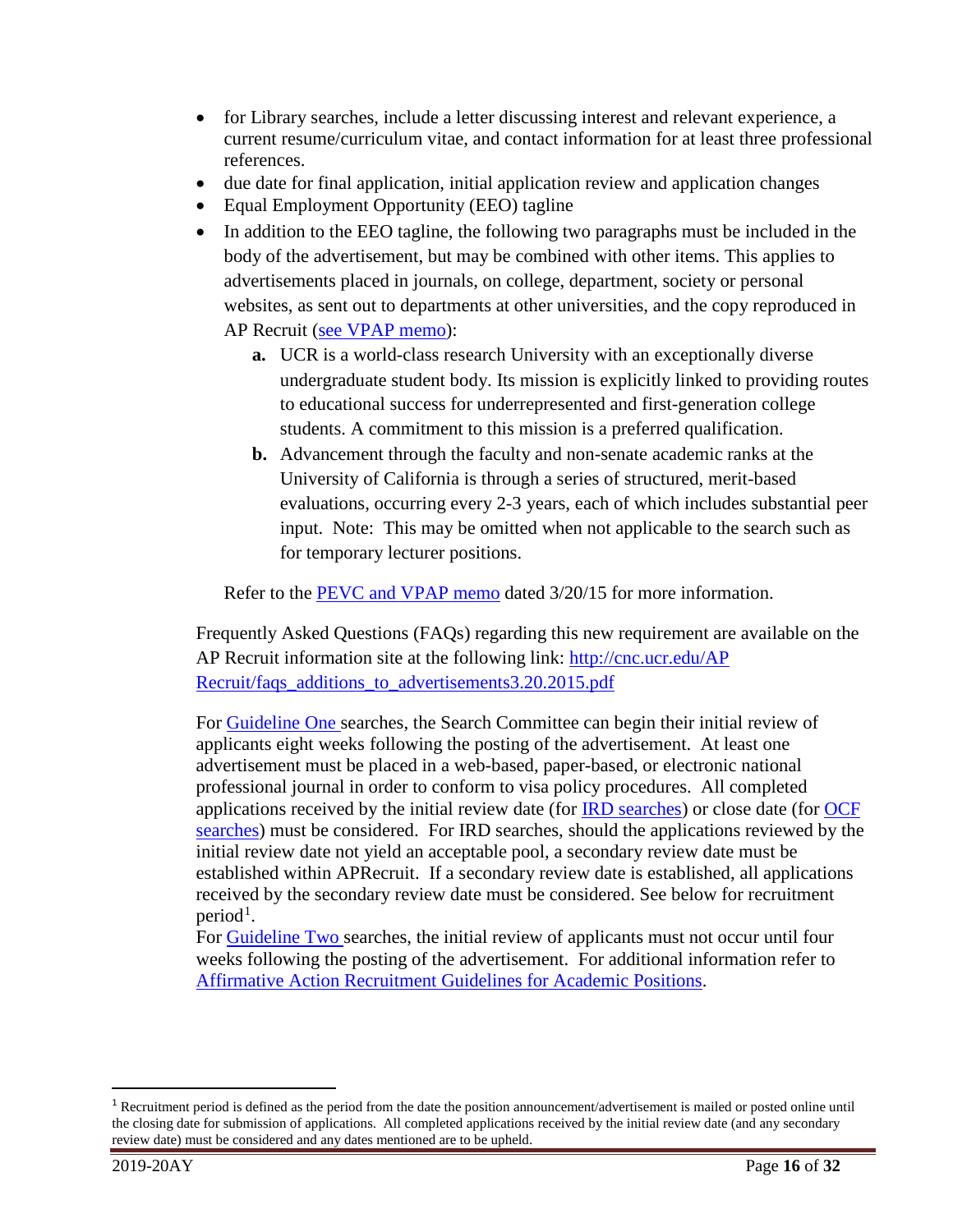#### <span id="page-17-0"></span>**6. Forming the Pool**

During the recruitment process, it is important for Deans, Department Chairs, and Search Committees to expand their efforts to attract a wide diversity of candidates into the recruitment pool. To assist in this process, EEAA has a variety of resources that may be useful in identifying potential candidates and expanding the pool of qualified candidates. Search Committee chairs and those responsible for monitoring affirmative action are encouraged to use these resources during the search process. For assistance, contact EEAA at [affirmativeaction@ucr.edu.](mailto:affirmativeaction@ucr.edu)

#### <span id="page-17-1"></span>**7. References and Extramural Evaluations**

It is strongly recommended that Departments maintain a written description of their process for identifying individuals who should be solicited. To ensure a fair process, it is important that departments document their review practices, including the process for identifying external reviewers and what materials are to be sent to them. These documents must be uploaded in AP Recruit.

Each reviewer should be explicitly advised of the rank being recommended and of the University's criteria and expectations for the proposed level. See Section IV for letter templates.

[University of California Confidentiality Policy](http://academicpersonnel.ucr.acsitefactory.com/sites/g/files/rcwecm1261/files/2018-08/attachment_e-8_-_uc_confidentiality_policy.pdf) must be communicated in writing to all letter writers (solicited and unsolicited).

| <b>Series</b>                                                                  | <b>Number</b><br>of Letters<br><b>Requested</b> | List                                                                                                |
|--------------------------------------------------------------------------------|-------------------------------------------------|-----------------------------------------------------------------------------------------------------|
| <b>Assistant Professor</b><br>(including acting titles),<br>LPSOE <sup>1</sup> | $3-5$                                           | All Referee Names are provided by the Candidate                                                     |
| <b>Associate Professor and</b><br>Full Professor, LSOE <sup>2</sup>            | $6 - 12$                                        | At least half from Department's List                                                                |
| <b>Assistant Professional</b><br>Researchers*                                  | $3-5$                                           | All Referee Names are provided by the Candidate                                                     |
| Associate and Full<br>Professional Researchers*                                | $6 - 12$                                        | At least half from Department's List                                                                |
| Assistant/Associate/<br>Specialists*                                           | 3                                               | Referee names or reference letters (non-<br>confidential, non-solicited) are provided by the        |
| Project Scientists*                                                            |                                                 | Candidate. The practice may vary by                                                                 |
| Academic Coordinators*                                                         |                                                 | department/college/school; requirements must be<br>confirmed with the Dean's office or designee. If |
| Academic Administrators*                                                       |                                                 | letter is solicited (confidential), UC's                                                            |
| Lecturers                                                                      |                                                 | Confidentiality Policy must be included.                                                            |

<sup>1</sup> Lecturer or Senior Lecturer with Potential for Security of Employment

2 Lecturer or Senior Lecturer with Security of Employment

\*For non-senate searches, extramural evaluation can vary by series and requirements must be confirmed with the Dean's office or designee.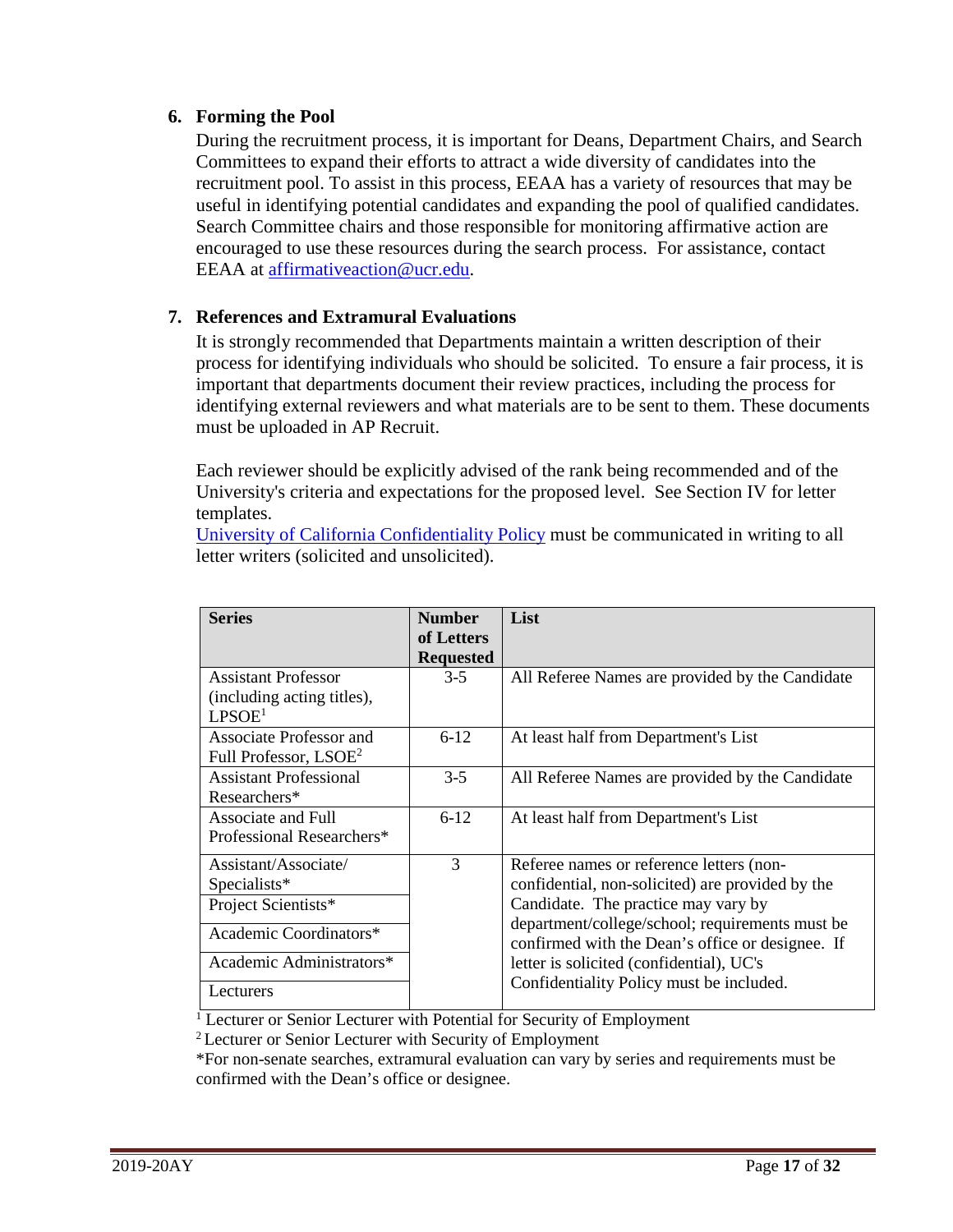For senate searches at associate or full professor, department solicits letters from 3-5 referees suggested by the candidate, and from 3-5 referees suggested by the department and/or Chair for candidates on the short list. The timing may vary by department/college. Some departments may opt to solicit letters only after the candidate has been interviewed and is seriously being considered for appointment. If so, consistency of practice should be adopted. In suggesting referees, it is desirable to include not only the best qualified persons in the field or sub discipline but also some not closely affiliated with the candidate or their work.

Solicited letters of reference must be from highly qualified persons possessing both disciplinary expertise and established reputations. Avoid seeking too many referees having close (i.e. major professor, departmental colleague, long-term research collaborator) associations with the candidate. Inclusion of some references from individuals familiar with the UC system can be useful. Letters of reference should come from individuals at equal or higher rank to the proposed appointment.

For all appointments, extramural letters must come forward with the appointment file.

#### <span id="page-18-0"></span>**8. Selection Process**

The selection process typically involves several stages: identifying candidates that do not meet the basic qualifications, identifying candidates that meet the basic qualifications and selecting a pool of 8-10 with the best qualifications, identifying a small number (typically 3-5) for interview, and selecting the best candidate to hire. For senate faculty, departmental voting and Dean's approval practice varies from one unit to another. Although practices may vary, the faculty voting rights on faculty appointments, as defined in [Bylaw 55,](http://senate.ucr.edu/bylaws/?action=read_bylaws&code=app§ion=04) must be maintained.

Candidates that do not meet the basic qualifications – candidates' qualifications must be measured against criteria that have been established for the position per the search plan. It is important to use the most objective criteria possible and to retain notes on the decisionmaking process. These records must be uploaded in AP Recruit. (See: UC Retention [Schedule\)](https://recordsretention.ucop.edu/)

Narrowing to the short list – at this stage the candidates' areas of expertise are evaluated against the department's needs, extramural letters are carefully examined, and so on. The application should be complete and all required documents, including the minimum number of required letters of reference, (or minimum number of letter writer names, depending on advertisement) should have been received. It is important to use the most objective criteria possible and to retain notes on the decision process. These records must be uploaded in AP Recruit. (See: [UC Retention Schedule\)](http://recordsretention.ucop.edu/)

Off-campus interviews, such as those at a convention or other virtual/online interviews such as can be conducted using Skype or Zoom, should only be used to screen candidates and not as a substitute for on-campus interviewing. Candidates who are discovered at conferences, conventions, meetings, or other off-campus events should be encouraged to apply to open recruitments through APRecruit. Only applicants that have applied through APRecruit can be considered for a position. Pre-approval of the list of candidates to be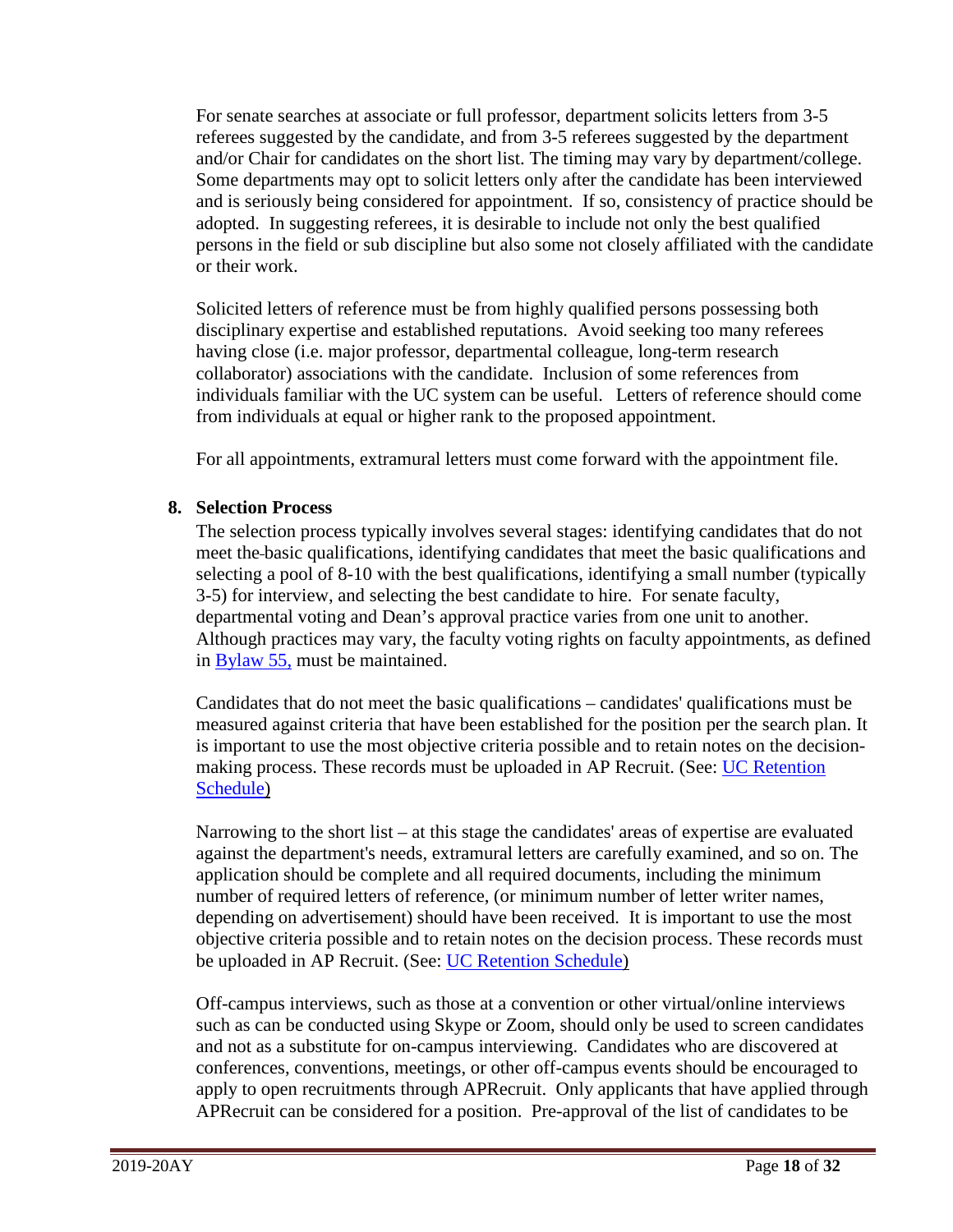interviewed off-campus for the purpose of pre-screening is not required by EEAA. For guidance or more information, contact EE/AA at [affirmativeaction@ucr.edu.](mailto:affirmativeaction@ucr.edu)

The short list must be reviewed and approved by EEAA before candidates are invited for campus visits.

Some colleges/schools require that the short list be approved by the Dean before review with EEAA and before inviting candidates to campus. Consult with the appropriate Dean's office for clarification. In all cases, the short list creation, review, and approval process is managed through AP Recruit.

#### <span id="page-19-0"></span>**9. Inappropriate Interview Questions**

Inappropriate interview questions can give rise to claims of illegal discrimination. To avoid inappropriate and possibly illegal questions, interviews should focus on job-related information such as knowledge, experience, skills, abilities, and other attributes that candidates can bring to the position. During interviews, search committee members may NOT ask questions that are directly related to a candidate's race, color, national origin, religion, sex, sexual orientation, gender identity, pregnancy, disability, ancestry, marital status, age, citizenship, service in the uniformed services, and other characteristics protected by law.

#### <span id="page-19-1"></span>**10. Campus Interview**

In the interest of fairness, each interview visit should be similar in structure and schedule. The Search Committee typically takes an active part in the design and planning of each visit. Departmental practice varies somewhat, but typically the schedule includes interviews with the Search Committee as well as with individual faculty members, and at least one seminar or Colloquium presentation. For maximum visibility and sharing of collegial information, all Colloquia presented by prospective candidates should be announced in writing via campus email and a copy of the announcement must be uploaded in AP Recruit. The Dean or designee meets with each candidate.

Enhance the formal interview process by including a campus tour or social events. The candidate can also meet with other units outside the department, including, but not limited to: Vice Chancellor for Research, Benefits Office, ISS, and Directors of Centers/Institutes.

Information on the University's Faculty Home Loan program [\(http://www.ucop.edu/loan](http://www.ucop.edu/loan-programs/)[programs/\)](http://www.ucop.edu/loan-programs/) should be shared with the candidates. It is also beneficial to the candidate to receive an information packet containing information not only about the hiring unit, but also about the college or school, about UCR, and about the Riverside region.

For Library searches, once the short list has been approved by EEAA, the Search Committee drafts an interview schedule for the UL's review/approval. The Search Committee takes an active part in the design and planning of each visit. Typically, the interview schedule includes interviews with the Search Committee as well as with relevant departments, librarians, and the Librarians Association of UC – Riverside Division [\(LAUC-R\)](http://laucr.ucr.edu/), and a presentation or instruction session. For maximum visibility and sharing of collegial information, all presentations by prospective candidates are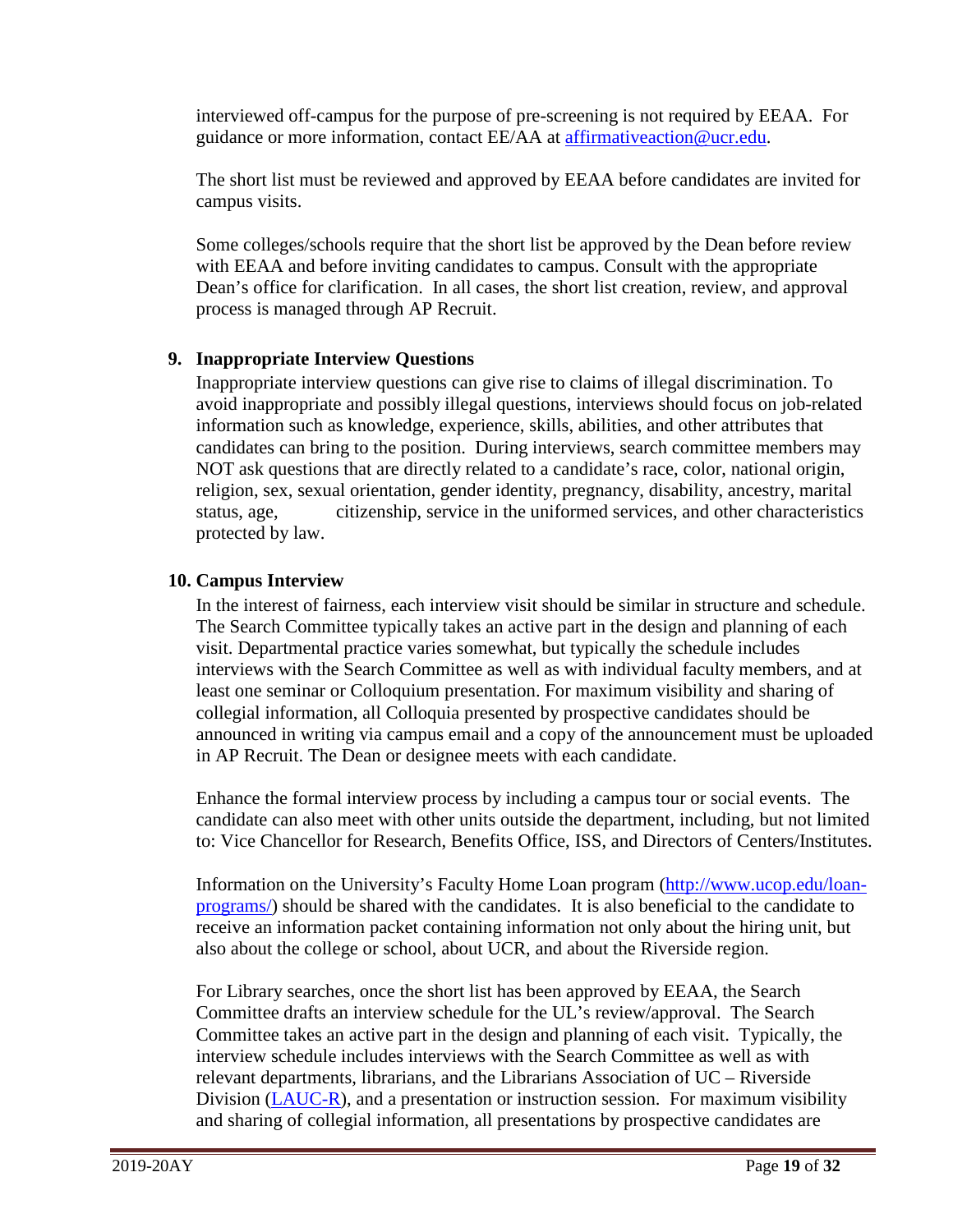announced via email to all library employees and a copy of the announcement must be uploaded in AP Recruit. The UL meets with each candidate. Usually a library/campus tour is included in the schedule. Candidates are provided an informational electronic packet, which includes interview schedule, travel & hotel confirmations, UC, City of Riverside and surrounding Inland Empire, UCR libraries, LAUC-R, APM, /MOU as appropriate, housing benefits and retirement information.

#### <span id="page-20-0"></span>**11. Final Selection**

The final selection process for an individual position begins only after the last candidate's visit is completed. The unit should have procedures to receive input from those with whom the candidates have met during their visits. Units differ in the role that the Search Committee plays in the process of narrowing the selection to a final choice. **Although practices may vary, the faculty voting rights on faculty appointments as defined in [Bylaw 55](http://senate.ucr.edu/bylaws/?action=read_bylaws&code=app§ion=04) must be maintained.** There must be a yes/no vote on the selected candidate. It is permissible for the faculty to select one or more backup candidates from the interviewed group in the event that the first choice declines the position. Again, there must be a yes/no vote on any backup candidate(s). The Dean (or designee) is contacted by the Chair (or designee) who seeks approval to contact the top candidate for the position. For Library searches, the final selection process begins only after the last candidate's visit is completed. The Search Committee uses a standard evaluation sheet developed prior to the interviews to receive input from those who have met with the candidates during the visit. The Search Committee will check references and prepare a list of the finalists, noting their strengths and weaknesses. A packet is prepared for the UL with the unranked or ranked list of finalists, as requested by the UL at the beginning of the search and supporting data, and the corresponding candidate files. The UL reviews the packet and decides whether and to whom to make an offer.

Communication with candidates for non-senate academic positions can vary and requirements must be confirmed with the Dean's office or designee.

#### **AP Recruit Search Report**

In all cases, the final selection must be entered in AP Recruit. Additionally, a Search Report is required to be submitted for review and approval 30 calendar days after a search is completed (hire is finalized, search is cancelled or search has failed). Search Plans for the following Academic Year will not be processed for approval until all previous years (14-15AY or later) completed recruitments have an approved Search Report on file and have been concluded. For additional information, refer to [AP Recruit: Training:](http://cnc.ucr.edu/aprecruit/training.html) Search [Report User Guide .](https://cnc.ucr.edu/aprecruit/search_report_guidelines.pdf)

#### **Interaction with Selected Candidate**

(Note: Refer to most current **Delegation of Authority Chart** for final approval authority.) The candidate should be notified by the Department Chair (or designee) that they have been selected as the candidate of choice and is being recommended for appointment. **Nothing binding may be communicated to the candidate either verbally or in writing prior to the Chancellor's approval**. For delegated actions, nothing binding may be communicated to the candidate either verbally or in writing prior to the designee's final approval.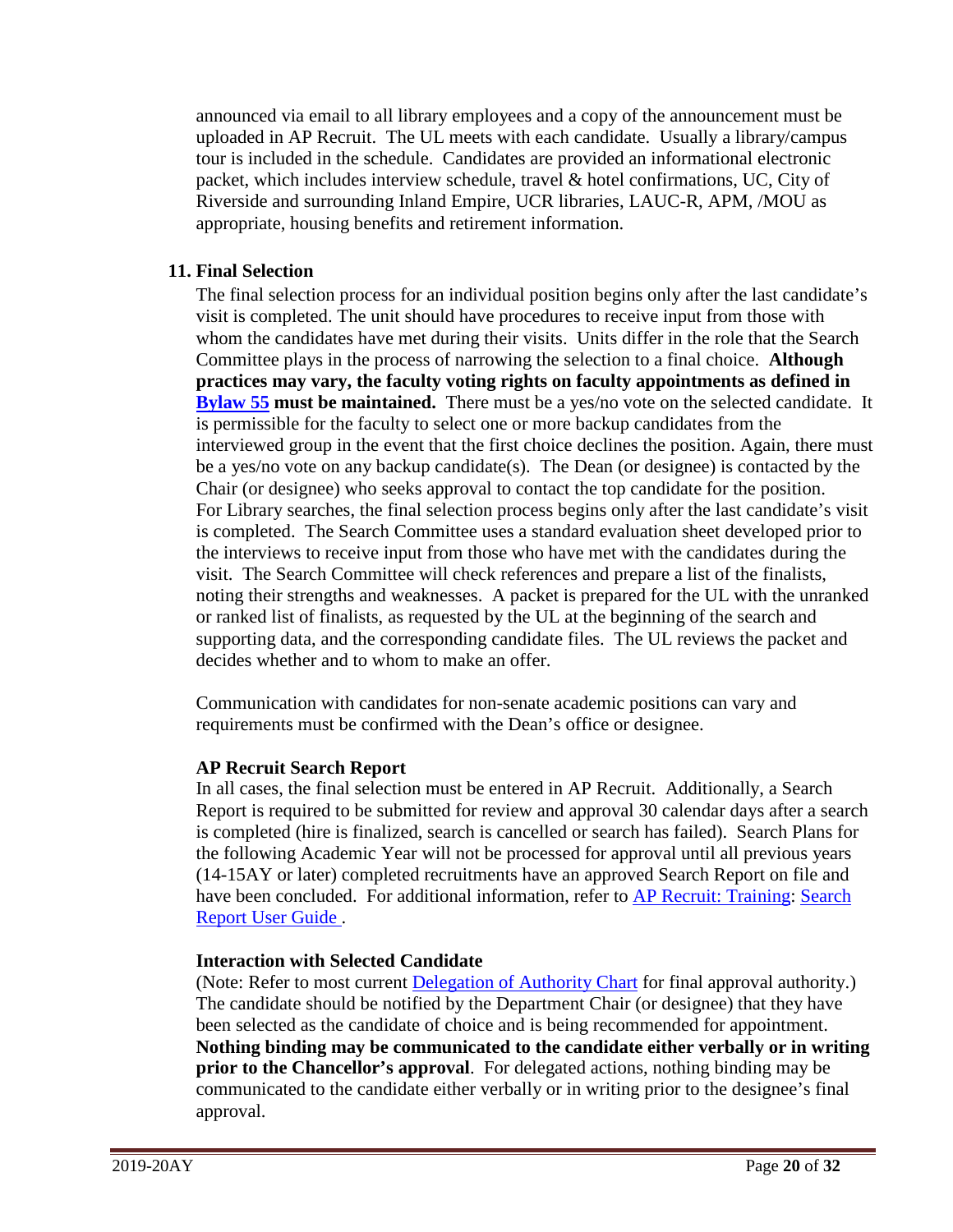Any negotiations with the candidate can begin only after a positive vote from the faculty and approval of the Dean (or designee). For Assistant Professor appointments this may be the formal vote on the complete appointment file. For Associate or Full Professor appointments this is not the formal vote on the complete appointment file, but only a vote of support from the faculty to enter into negotiations with the candidate. **Although practices may vary, the faculty voting rights on faculty appointments as defined in [Bylaw 55](http://senate.ucr.edu/bylaws/?action=read_bylaws&code=app§ion=04) must be maintained.**

The Department Chair (School Dean or designee) should communicate with the candidate outlining the specifics of the department's recommendation, including details about the start-up package as negotiated with the Dean (or designee). Any unusual salary or incentive issues should be discussed by the Dean [or equivalent] with the PEVC before being offered to the candidate. See Section IV for a start-up letter (formerly initial complement) template and appointment letter template for delegated actions.

For Library searches, the Associate University Librarian (AUL) provide the University Librarian with the name(s) of viable Candidate(s) identified and reason(s) for selection. The University Librarian decides to which Candidate to offer the position; that decision is communicated

in writing to the Library Human Resources Director. Refer to the [Librarian CALL](http://academicpersonnel.ucr.edu/checklists_and_forms/academic_reviews/LibCall.pdf) for complete guidelines. Any unusual salary or incentive issues should be discussed by the UL with the Vice Provost for Academic Personnel before being offered to the candidate. Refer to most current [Delegation of Authority Chart](http://academicpersonnel.ucr.edu/resources/doachart.pdf) for final approval authority.

#### *Start-Up (formerly Initial Complement) Guidelines*

The initial complement agreement has to be worked out between the Department Chair (or designee) and the Dean (or designee), after the Department Chair (or designee) has a discussion with the candidate about their research needs and teaching interests. There are rules governing the initial complement levels that vary among colleges/schools, and the Dean (or designee) holds these resources or access to these resources. There may be additional funding support available for diversity initial complement packages for appointments; consult with your Dean (or designee) as appropriate. For information on the maximum start-up costs for faculty in the laboratory and health sciences during an intercampus transfer, refer to the memo dated May 25, 2017 from Susan Carlson, UCOP, Vice Provost for Academic Personnel and Programs: [http://www.ucop.edu/academic](http://www.ucop.edu/academic-personnel-programs/_files/1718/1718-issuance-cvr-ltr.pdf)[personnel-programs/\\_files/1718/1718-issuance-cvr-ltr.pdf](http://www.ucop.edu/academic-personnel-programs/_files/1718/1718-issuance-cvr-ltr.pdf)

#### *Senate Academic Positions*

For Assistant Professor Steps IV and above and Acting Assistant Professor Steps III and above: The practice varies, but some Colleges require the Department Chair to draft a tentative offer and send it to the Dean. In this case, the Dean finalizes the formal tentative offer letter, Both Chair and Dean sign it and it is then sent electronically to APO for approval before sending it to the candidate. In other colleges the Dean drafts the tentative offer after the complement agreement has been worked out between the Department Chair (or designee) and the candidate and it is then communicated to the Dean. This letter, again signed by both Chair and Dean, must include standardized language for tentative offer letters (see Section IV for templates).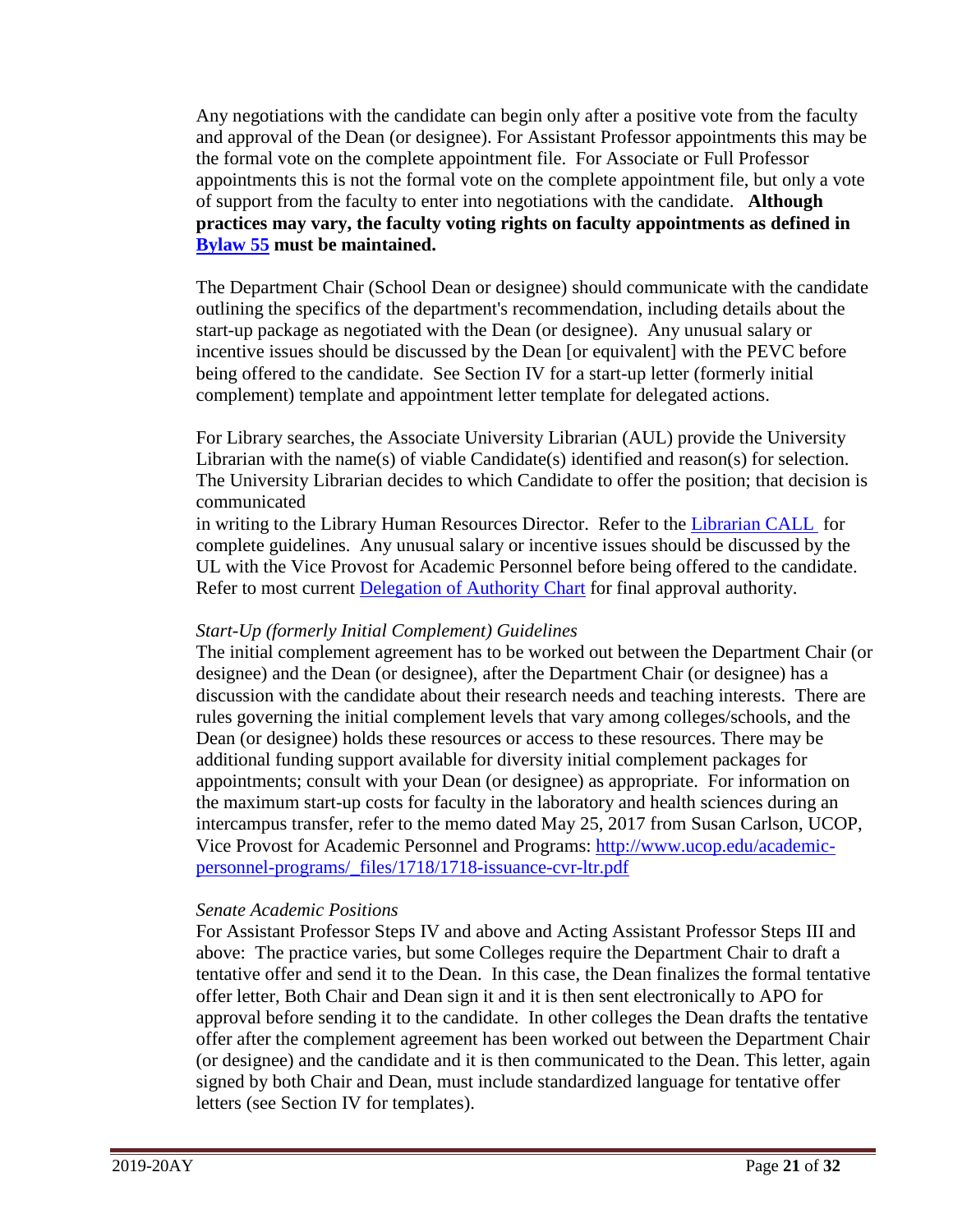The practice varies, but some Colleges require that the candidate sign off on the tentative offer. In all cases, the candidate should agree at least verbally to the tentative conditions of employment before an appointment file leaves the department.

In the case of a senior appointment, agreement to terms is typically obtained before a complete and balanced set of extramural letters are solicited for the file. Once the extramural letters come in, the appointment file is prepared at the department level.

#### **Interaction with Non-Selected Candidates**

Candidates who were not on the interview list must receive a communication indicating that they are no longer under consideration.

Communication with non-selected candidates may vary and requirements must be confirmed with the Dean's office or designee.

See Section II for policy on access to records for academic positions.

# <span id="page-22-0"></span>**C. The Appointment File**

Chairs and departments (or equivalent) are charged to assemble a detailed file and conduct a thorough review of all materials, including the candidate's research publications and letters received from extramural referees. The review of the appointment file is managed through the [eFilePlus](http://efileinfo.ucr.edu/) System.

#### <span id="page-22-1"></span>**1. Appointment File Process**

Senate Academic Positions

The Department Chair is responsible for preparing the faculty appointment file in accordance with campus appointment file requirements (see checklist under Section IV) and system-wide policy in [APM 210.](http://www.ucop.edu/academic-personnel/_files/apm/apm-210.pdf) The Department Chair's responsibilities during departmental review are outlined in [APM 220-80-e.](https://www.ucop.edu/academic-personnel-programs/_files/apm/apm-220.pdf#page=12) When the appointment file is complete (in some departments/colleges this process takes place when the department initially votes to enter into negotiations with the candidate), the Department Chair convenes a meeting of departmental faculty, ensuring compliance with [Bylaw 55.](http://senate.ucr.edu/bylaws/?action=read_bylaws&code=app§ion=04) In order to remain competitive, the appointment file shall be made a priority item.

#### **Review Bodies for Professor Series**

(Note: Refer to [Delegation of Authority Chart](http://academicpersonnel.ucr.edu/resources/doachart.pdf) for final approval authority)

| Rank      | Step    | Dept | Dean | CAP | Senate Ad | <b>VPAP</b> | <b>PEVC</b> | Chancellor |
|-----------|---------|------|------|-----|-----------|-------------|-------------|------------|
|           |         |      |      |     | Hoc       |             |             |            |
|           |         |      |      |     | Committee |             |             |            |
| Acting    | $I-II$  |      |      | N/A | N/A       | N/A         | N/A         | N/A        |
| Assistant |         |      |      |     |           |             |             |            |
| Professor |         |      |      |     |           |             |             |            |
| Acting    | III and |      |      | Ш   | Optional  |             | N/A         | N/A        |
| Assistant | above   |      |      |     |           |             |             |            |
| Professor |         |      |      |     |           |             |             |            |
| Assistant | $I-III$ |      |      | N/A | N/A       | N/A         | N/A         | N/A        |
| Professor |         |      |      |     |           |             |             |            |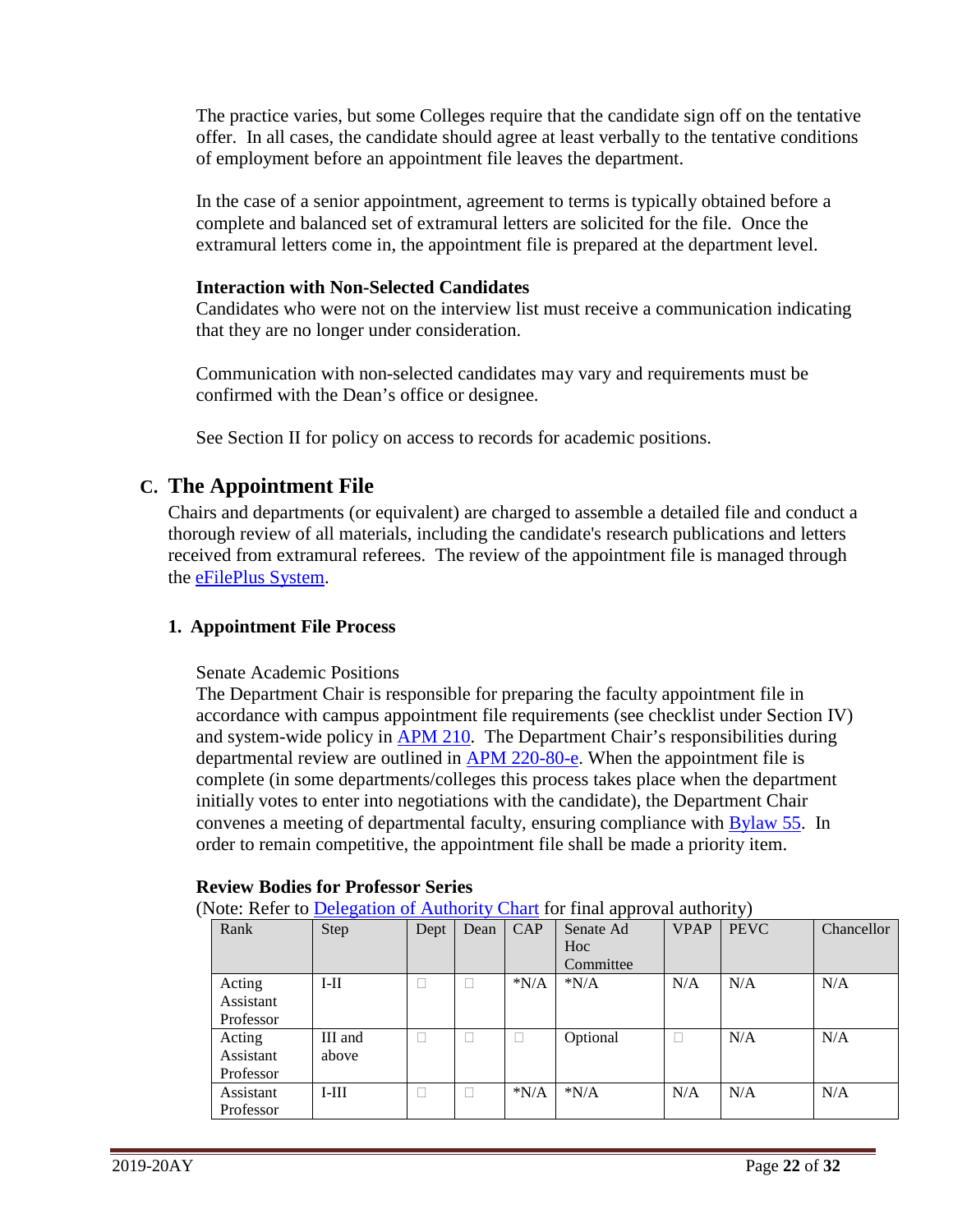| Assistant | <b>IV-VI</b> |  | Optional | N/A | N/A |
|-----------|--------------|--|----------|-----|-----|
| Professor |              |  |          |     |     |
| Associate | $I-V$        |  | Optional |     | N/A |
| Professor |              |  |          |     |     |
| Professor | $I-IX$       |  | Optional |     | N/A |
| Professor | Above        |  | Optional |     | N/A |
|           | Scale        |  |          |     |     |

\* The Committee on Academic Personnel (CAP) waived its right of review and use of ad hoc committees; however the Committee may opt to reinstate its participation in the review of Acting Assistant Professor I-II and Assistant I-III appointments at the conclusion of any given academic year.

#### Library Searches

The Library HR Office, under the direction of the University Librarian is responsible for preparing the appointment file in accordance with the [Librarian CALL.](http://academicpersonnel.ucr.edu/checklists_and_forms/academic_reviews/LibCall.pdf)

#### Non-Senate Academic Positions

Appointment files for non-senate appointees must follow the established procedures for each College/School.

#### <span id="page-23-0"></span>**2. Appointment File Requirements**

Senate Academic Positions

Department Chair ensures that the file addresses the review criteria upon which the candidate will be evaluated. The review criteria for appointment files is the same as that for merit and promotion reviews for ladder rank faculty, as outlined in **The CALL Section**  $II-A-5$  and in [APM 210.](http://www.ucop.edu/academic-personnel/_files/apm/apm-210.pdf)

It is critical that the Department Chair review the reference letters for the candidate to ensure that more letters are not necessary.

See Section V for Appointment File Checklist.

Library Searches

See the [Librarian CALL.](http://academicpersonnel.ucr.edu/checklists_and_forms/academic_reviews/LibCall.pdf)

Non-Senate Academic Positions

Appointment files for non-senate appointees must follow the established procedures for each College/School. See Section V for Appointment File Checklist.

# <span id="page-23-1"></span>**D. The Appointment**

#### Senate Academic Positions

Acting under authority delegated by the Regents and the President of the University of California, the Chancellor has the authority to approve all tenured and non-tenured faculty appointments. Refer to the **Delegation of Authority Chart** for actions that have been redelegated.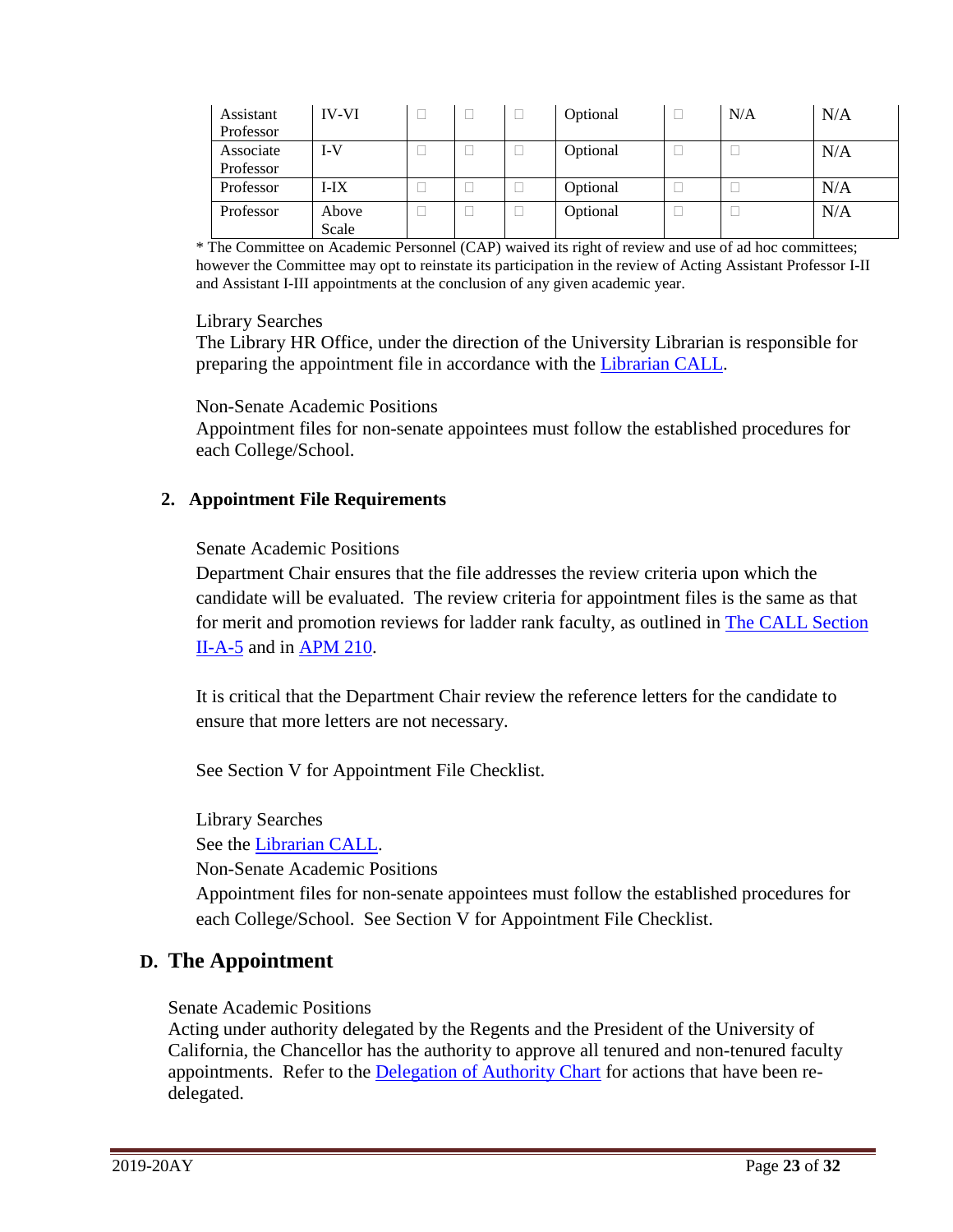For appointments approved by the Chancellor, the notification of appointment decision is provided to the Deans' offices immediately by APO. Appointment letters are prepared by APO and mailed directly to the candidate with a copy provided to the appropriate Dean(s), Department Chair(s), Academic Senate [\(senate@ucr.edu\)](mailto:senate@ucr.edu). Candidates are requested to accept the appointment by signing a copy of the appointment letter and returning the signed copy to APO. Upon receipt of the signed acceptance letter, APO provides a copy to the Dean(s) and Department Chair(s). This signed acceptance letter permits the departmental payroll officer to process the appointment in the payroll system and the Academic Senate to make the appointee eligible for Senate rights and privileges. Signed acceptance letters are also provided to the Academic Senate (senate@ucr.edu), and Real Estate Services [\(yvonne.lujan@ucr.edu](mailto:yvonne.lujan@ucr.edu) and trisha.marcinko@ucr.edu). For Financial Planning & Analysis (FP&A) send a copy of the start-up letter (unsigned) and appointment letter (signed) along with the FP&A Central Funding Form to [facultyapptletter@ucr.edu.](mailto:facultyapptletter@ucr.edu)

For appointments approved by the Dean, the notification of appointment decision is provided to the department offices immediately by the Dean's office. Appointment letters are prepared by the Dean's office and mailed directly to the candidate with a copy to the Department Chair and APO. Candidates are requested to accept the appointment by signing a copy of the appointment letter and returning the signed copy to the appropriate Department Chair(s). The Department Chair forwards the signed copy to the Dean's Office. Upon receipt of the signed acceptance letter, the Dean's analyst provides APO, Academic Senate, and Real Estate Services with a signed copy (see email addresses above). For FP&A send a copy of the startup letter (unsigned) and appointment letter (signed) along with the FP&A Central Funding Form to [facultyapptletter@ucr.edu.](mailto:facultyapptletter@ucr.edu) This signed acceptance letter permits the departmental payroll officer to process the appointment in the payroll system and the Academic Senate to make the appointee eligible for Senate rights and privileges. The original appointment file, original signed accepted formal offer letter, and other documents required should be sent to APO no later than **four weeks** after the offer has been accepted. An annual post audit of appointments may be done in consultation with the Committee on Academic Personnel (CAP).

Department Chairs should communicate to all new faculty their date of hire and explain the relationship between their service period and pay period.

#### Library Searches

The University Librarian (UL) has the authority to approve appointments. For guidelines and procedures, refer to the *Librarian CALL*. For actions that have been delegated to the UL, refer to the [Delegation of Authority Chart.](http://academicpersonnel.ucr.edu/resources/DOAChart.pdf)

#### Non-Senate Academic Positions

The Dean has the authority to approve all non-senate appointments. Refer to the Delegation [of Authority Chart](http://academicpersonnel.ucr.edu/resources/DOAChart.pdf) for actions that have been re-delegated.

The notification of appointment decision is provided to the department offices immediately by the Dean's office. Appointment letters are prepared by the Dean's office. In some Colleges the appointment letters are returned to the Department to mail to the candidate, in other colleges the appointment letters are mailed directly to the candidate with a copy to the Department Chair and APO. Candidates are requested to accept the appointment by signing a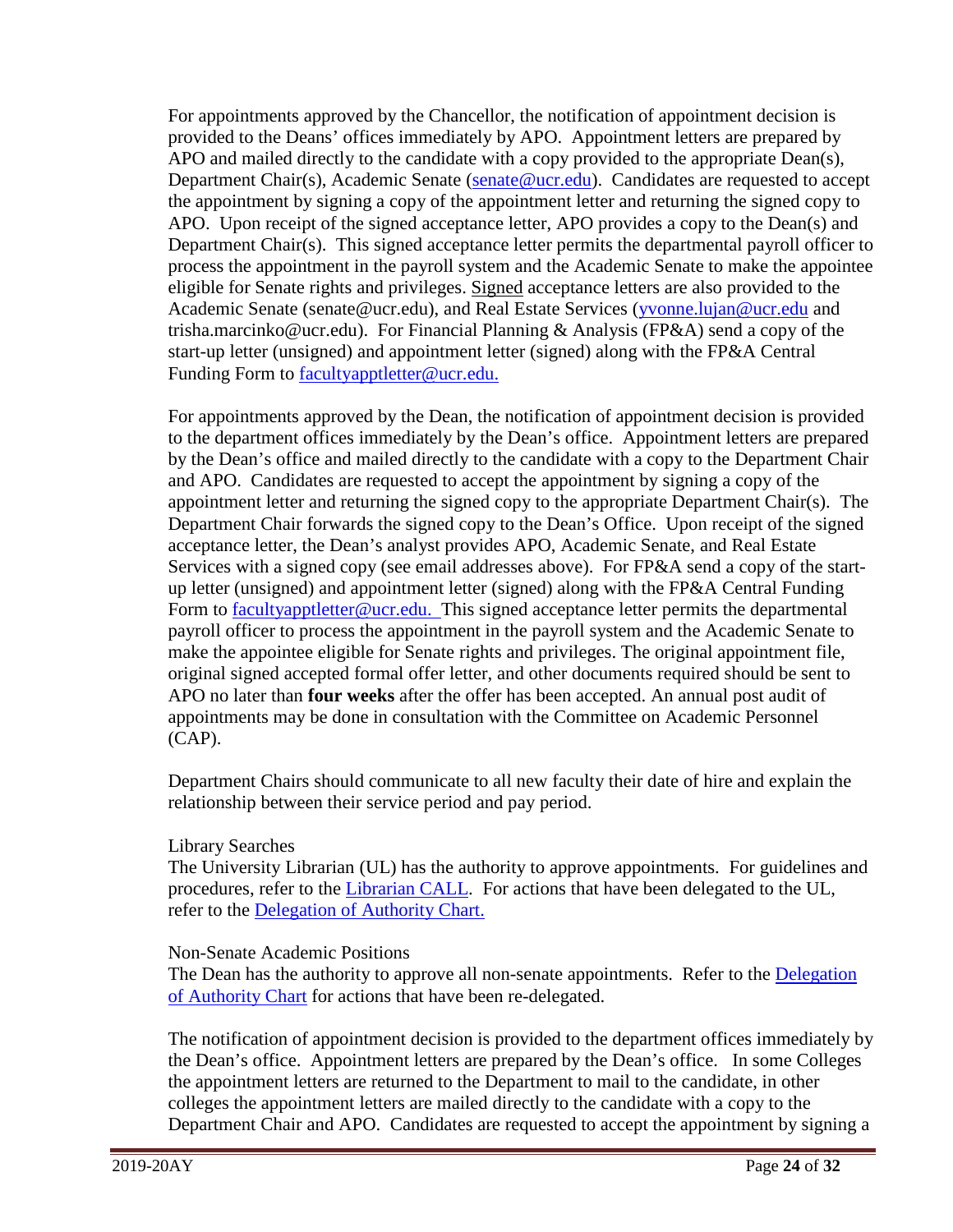copy of the appointment letter and returning the signed copy to the appropriate Department Chair(s). The Department Chair forwards the signed copy to the Dean's Office. Upon receipt of the signed acceptance letter, Dean's analyst provides APO with a signed copy. This signed acceptance letter permits the departmental payroll officer to process the appointment in the payroll system.

Notification of appointment may vary and requirements must be confirmed with the Dean's office or designee.

# <span id="page-25-0"></span>**IV. ADDITIONAL ACADEMIC RECRUITMENT PROCEDURES**

For assistance or more information with the search types below, contact EEAA at [affirmativeaction@ucr.edu](mailto:affirmativeaction@ucr.edu) or APO at [academicpersonnel@ucr.edu.](mailto:academicpersonnel@ucr.edu)

# <span id="page-25-1"></span>**A. Procedures for College-Wide Searches**

A College search is conducted when a Dean determines a position will be designated as a college position. This may happen when an interdisciplinary center or an institute is involved or when several departments may be searching for similar positions, as reflected in their departmental hiring plans. The Dean identifies potential research space or spaces for the hire before the search begins.

The Dean selects the chair and members of the college Search Committee, trying to find a balance reflective of the departments/disciplines involved. The members of the committee will be from the pertinent area of research being recruited and will include members from potential home departments.

Special attention should be given to those elements that will allow for a broad coverage of disciplines and input from the department to which the candidate may eventually belong. These include:

- The Chair of the Search Committee, in consultation with the entire Search Committee, will develop or expand on an existing, approved position description, a college cover letter, and an advertisement plan. The position description should be broad to cover several sub-disciplines.
- Once the application files are complete, the committee meets to develop the short list.
- The short list of candidates, as determined by the Search Committee, is provided to the Dean who approves it and sends it to relevant departments and EEAA for approval, consistent with normal search guidelines. If the list of candidates is changed, it must be re-reviewed through these steps. Interested college faculty are then invited to review these files in advance of the interviews and to provide comments to the Search Committee.
- Following all interviews, the Search Committee provides the Dean with a list of acceptable or ranked-ordered candidates, having taken into consideration any comments from college faculty.
- The candidate(s) will indicate a preference for a home department and that department conducts the second interview. The Dean notifies the relevant Department Chairs if a joint appointment is anticipated and the Chair of the Search Committee which candidate(s) will be invited to the campus for a second visit (if applicable).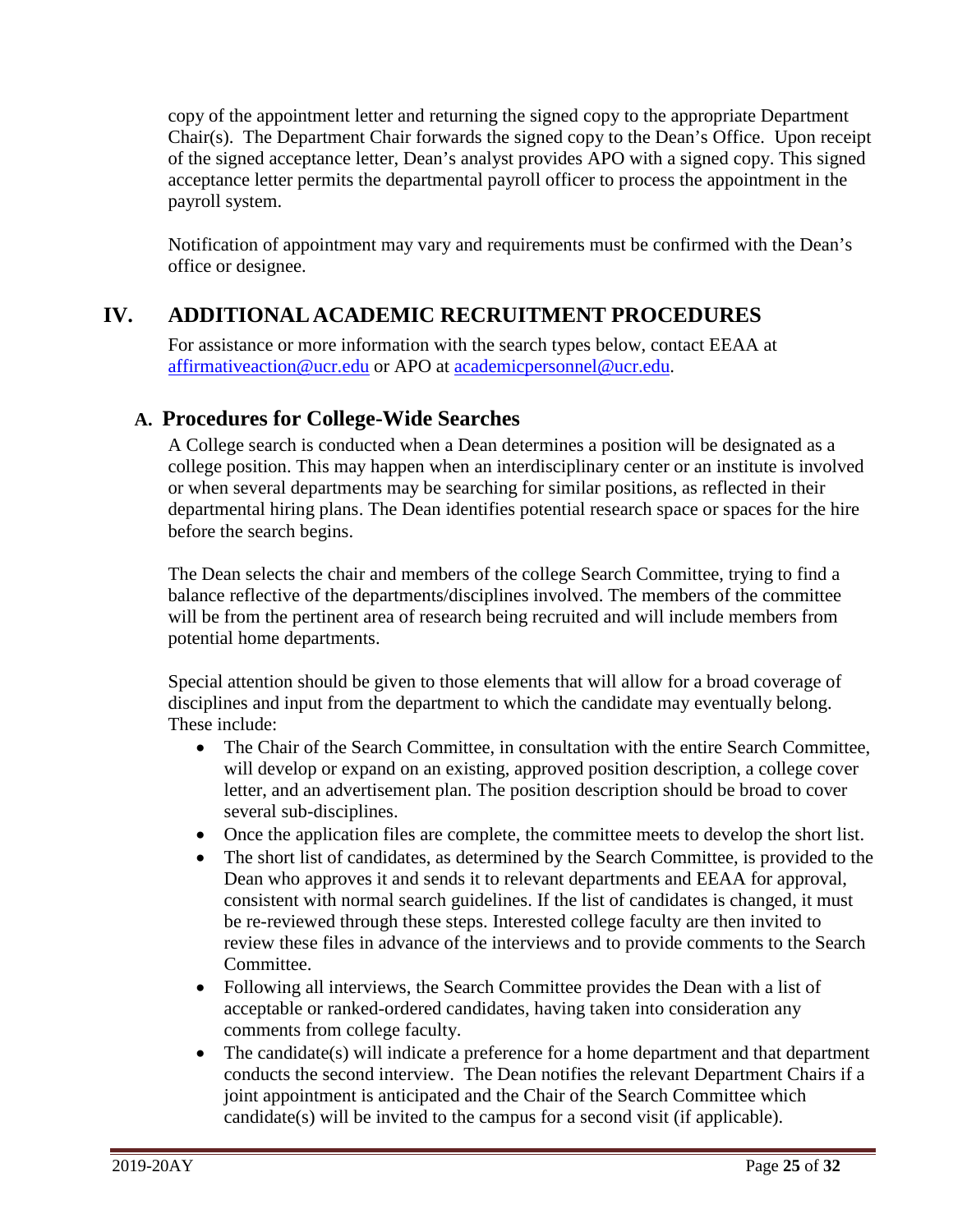- Before initiating negotiations, the proposed rank and step for appointment must be agreed upon by the Dean and the Department Chair as well as a preliminary compensation and start-up package discussed and space designated. The principal negotiator is either the home Department Chair or the Dean, as determined by the Dean.
- The Department Chair will prepare the appointment file, including a yes/no faculty vote on appointment, to be forwarded to the Dean.

# <span id="page-26-0"></span>**B. Procedures for Campus-Wide Searches (External)**

A Campus search is conducted when the Provost and Executive Vice Chancellor & Provost (PEVC) determines a position will be designated as a campus position.

The PEVC appoints the chair and members of the Search Committee after consultation with the Academic Senate. The members of the committee will be from the pertinent disciplinary areas being recruited and will include members from potential departments, in which tenure will be held.

Special attention should be given to those elements that will allow for a broad coverage of disciplines and input from the department to which the candidate may eventually belong. These include:

- The Chair of the Search Committee, in consultation with the entire Search Committee, will develop or expand on an existing, approved position description, a cover letter, and an advertisement plan.
- Once the application files, are complete, the committee meets to develop the short list.
- The short list of candidates, as determined by the Search Committee, is sent to the PEVC who approves it and sends it to the relevant Dean(s) and EEAA for approval, consistent with normal search guidelines. If the list of candidates is changed, it must be re-reviewed through these steps. When the short list is approved, relevant departments are encouraged to review these files and to provide comments to the Search Committee.
- The Search Committee is then responsible for inviting the short list of candidates to campus for their first interview, coordinating their visit, and securing references and all relevant information about these candidates.
- The Search Committee provides the PEVC with a list of acceptable candidates after the initial interviews are completed, having taken into consideration any comments from the faculty at large.
- The PEVC notifies the relevant Dean, Department Chairs and the Chair of the Search Committee which candidate will be invited to the campus for a second visit. The candidate will indicate a preference for a home department and that department conducts the second interview. At this stage a pre-read occurs by CAP to establish a preliminary rank and step in the professoriate.
- The PEVC will conduct negotiations with the candidate, in consultation with the relevant Dean and Department Chair, and get agreement on a tentative offer including space, initial complement, administrative stipend, and clarification of the administrative duties.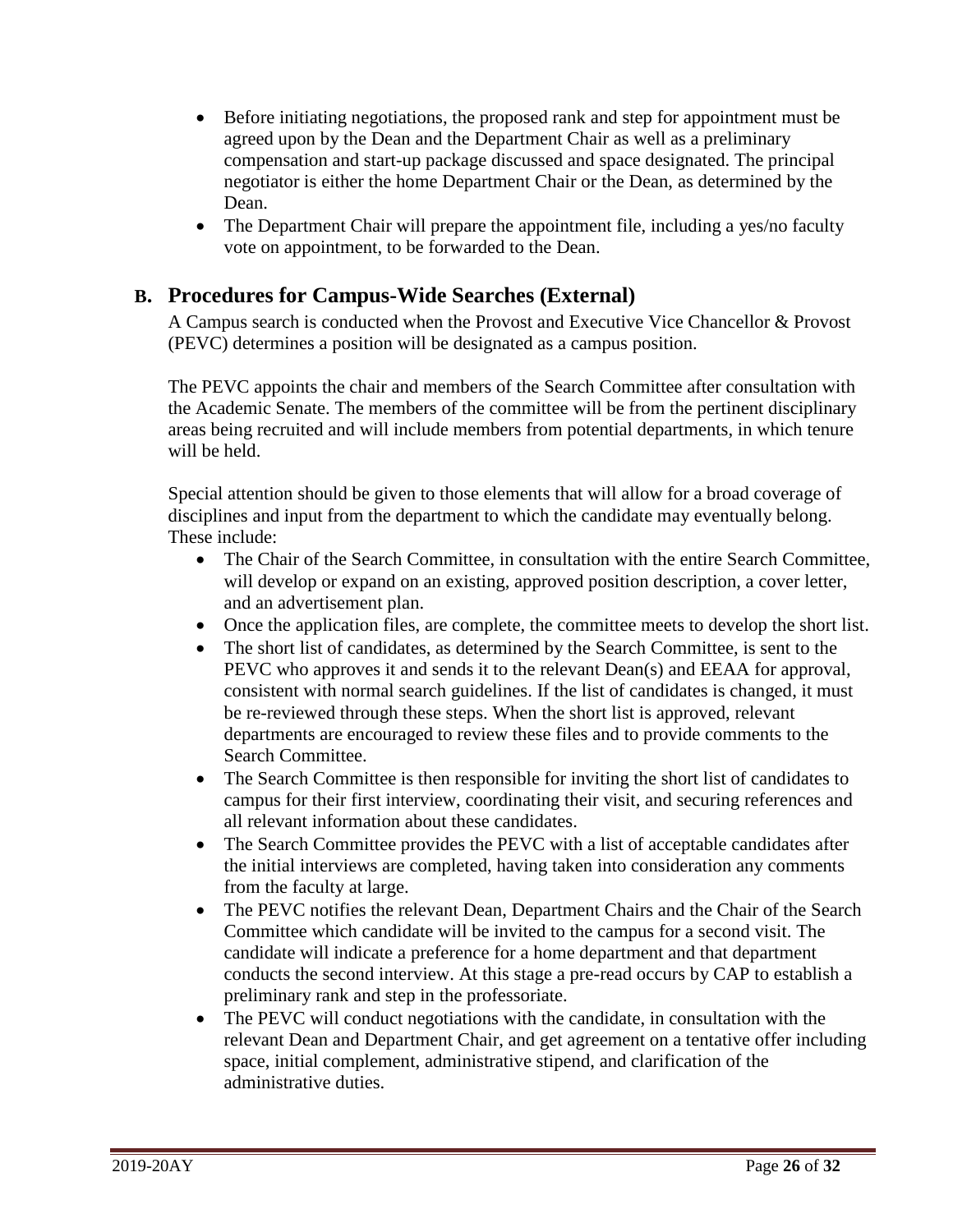- When a tentative offer has been developed, the Dean drafts and sends it to the PEVC for approval. The Dean sends the finalized tentative offer letter that will go to the candidate.
	- $\checkmark$  The practice varies, but some colleges require that the candidate sign off on the tentative offer. In all cases, the candidate should agree at least verbally to the tentative conditions of employment before an appointment file leaves the department.
	- $\checkmark$  In the case of a senior appointment, agreement to terms are typically obtained before a complete and balanced set of extramural letters are solicited by the Department Chair for the file.
- Once the outside letters come in, the appointment file is prepared at the department level and [Bylaw 55](http://senate.ucr.edu/bylaws/?action=read_bylaws&code=app§ion=04) must be adhered to (a yes/no vote on the appointment by eligible faculty).
- The appointment file is forwarded to the Dean, who then forwards it to APO.
- Final decision on the appointment rests with the Chancellor.

# <span id="page-27-0"></span>**C. Procedures for Campus-wide Searches (Internal)**

The PEVC announces the internal search as a call for applications or nominations via Scotmail. In the call, the PEVC provides a position description, the selection process (i.e., a procedure for selection of the final candidate, interviews, names of the selection committee etc.) and a deadline for applications.

- Once the nomination deadline has passed, the selection committee meets to develop the short list.
- The VPAP will provide the academic personnel files of each member of the short list to the PEVC. The PEVC chooses the final candidate after consultation with the Chancellor.
- The PEVC will conduct negotiations with the candidate and get agreement on administrative salary, other compensation matters and clarification of the administrative duties. These details are sent to APO.
- The APO will draft a letter for faculty appointments, copying the draft to Financial Planning and Analysis (FP&A), the direct supervisor of the position and the PEVC.
- The final letter will be sent to the candidate, the candidate's Department Chair, the candidate's new supervisor, APO, FP&A, SEAT (Strategic Executive Administrative Team), and PEVC.
- Final decision on the appointment rests with the Chancellor.

# <span id="page-27-1"></span>**D. Procedures for Joint Appointments**

Faculty members who hold an appointment in more than one department, will be considered to have a joint appointment. The faculty member will be expected to contribute to each department and will be reviewed by each department as part of the merit and promotion process.

When preparing a case for a faculty member who will be appointed in two or more departments, the

departments are encouraged to jointly gather and prepare the materials for the case or to share case

materials.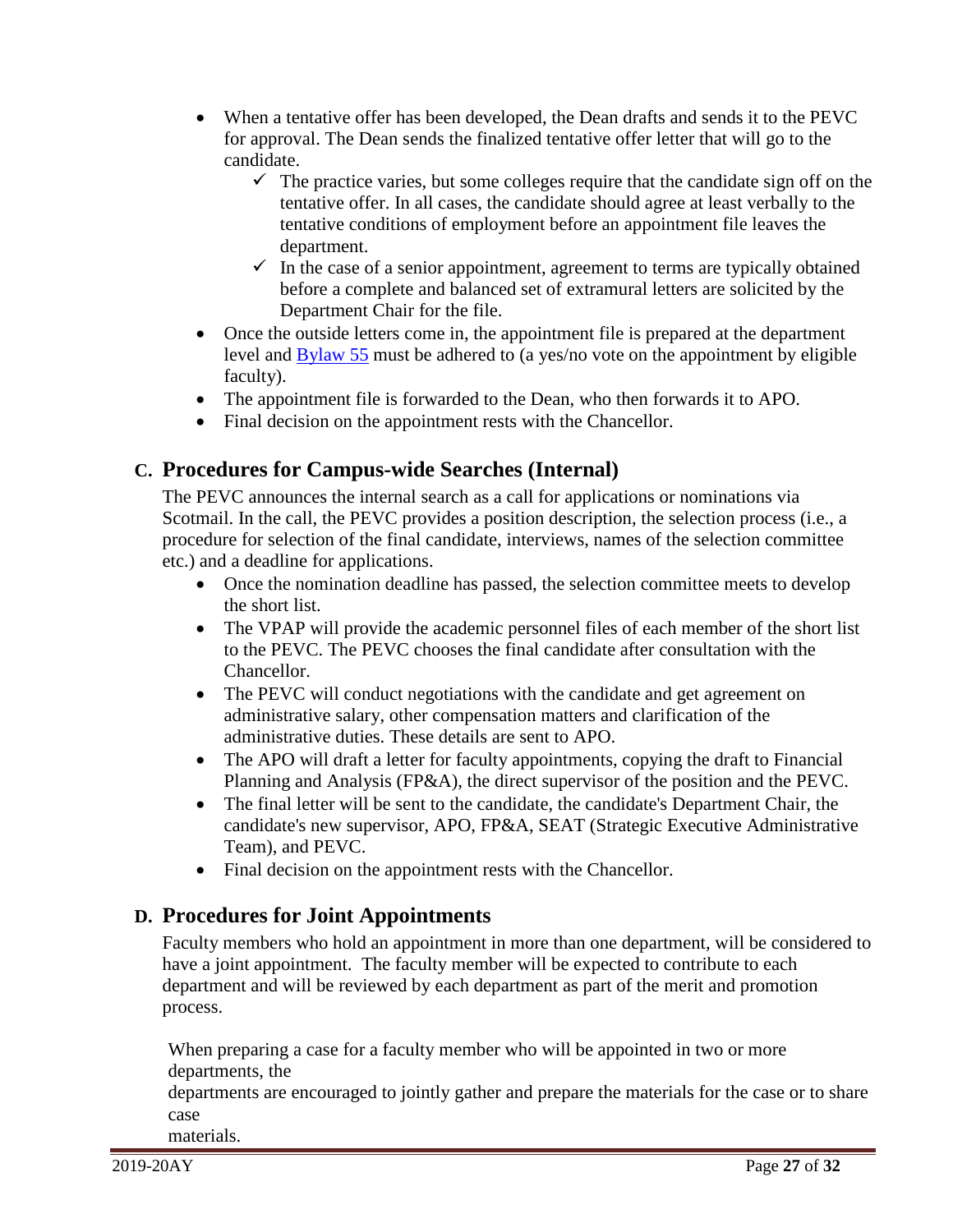In cases requiring external letters the departments are encouraged to solicit letters jointly, or agree to share letters solicited independently. At a minimum, departments should work together to assure that they are not independently contacting the same individuals and that an appropriate mix of evaluators is being contacted.

In addition to the procedures for college-wide or campus wide searches above the process below describes the roles of Deans and Department Chairs in a Joint Appointment search. For CHASS, GSOE, and SPP refer to the Memorandum of Understanding (MOU) dated 4/5/17 and signed on 6/13/17: [CHASS, GSOE, and SPP MOU.](http://academicpersonnel.ucr.edu/policies_and_procedures/SPP_CHASS_GSOE%20Guidelines%20and%20MOU%20for%20Joint%20Academic%20Appointment.pdf)

- Deans recommend faculty from their respective Schools/Colleges to serve on the Search Committee and any outside members. Deans work together to finalize committee, assign committee roles, and determine who will lead the search. Dean from unit assigned to lead the search invites faculty (and any outside members) to serve on the committee. Lead AP Analyst is subsequently determined by default.
- Search plan including job advertisement is developed and approved by both Deans.
- Lead AP Analyst provides guidance to the Search Chair and Department Chairs as needed.
- Search plan is submitted for approval by lead AP Analyst via AP Recruit.
- Once approved, the job is published and faculty from the lead college/schools and the relevant departments from the secondary college/school are notified by the Search Committee Chair.
- Once a successful candidate it identified, the process follows the Appointment process in Section III C and D.

# <span id="page-28-0"></span>**E. Cluster Hiring [\(link\)](https://provost.ucr.edu/cluster-hiring)**

Cluster searches operate similarly to traditional searches, but there is additional coordination by the Office of the Provost to track progress and facilitate the work across units. A steering committee, comprised of faculty administrators in each college/school and chaired by the Associate Provost, has been tasked with the coordination. The steering committee also serves as a resource to the search committees for questions and concerns that may arise throughout the hiring process.

Also please note the following important items:

- Include "cluster hire" in the title of the recruitment in AP Recruit to alert the Vice Provost for Academic Personnel.
- Our faculty growth is increasing demand for certain types of space and shared equipment/facilities, some of which are already impacted. It is important for the committee to consider potential issues like these as your search progresses. Please elicit space/shared equipment/start-up requirements from all candidates who remain viable after the campus visit, and share this information with the relevant Deans along with your hiring recommendations at the conclusion of the search.

For more information or questions, visit the Cluster Hiring website: <https://provost.ucr.edu/cluster-hiring> or contact the Associate Provost: associateprovost@ucr.edu. Guidelines are available via the office of the Associate Provost.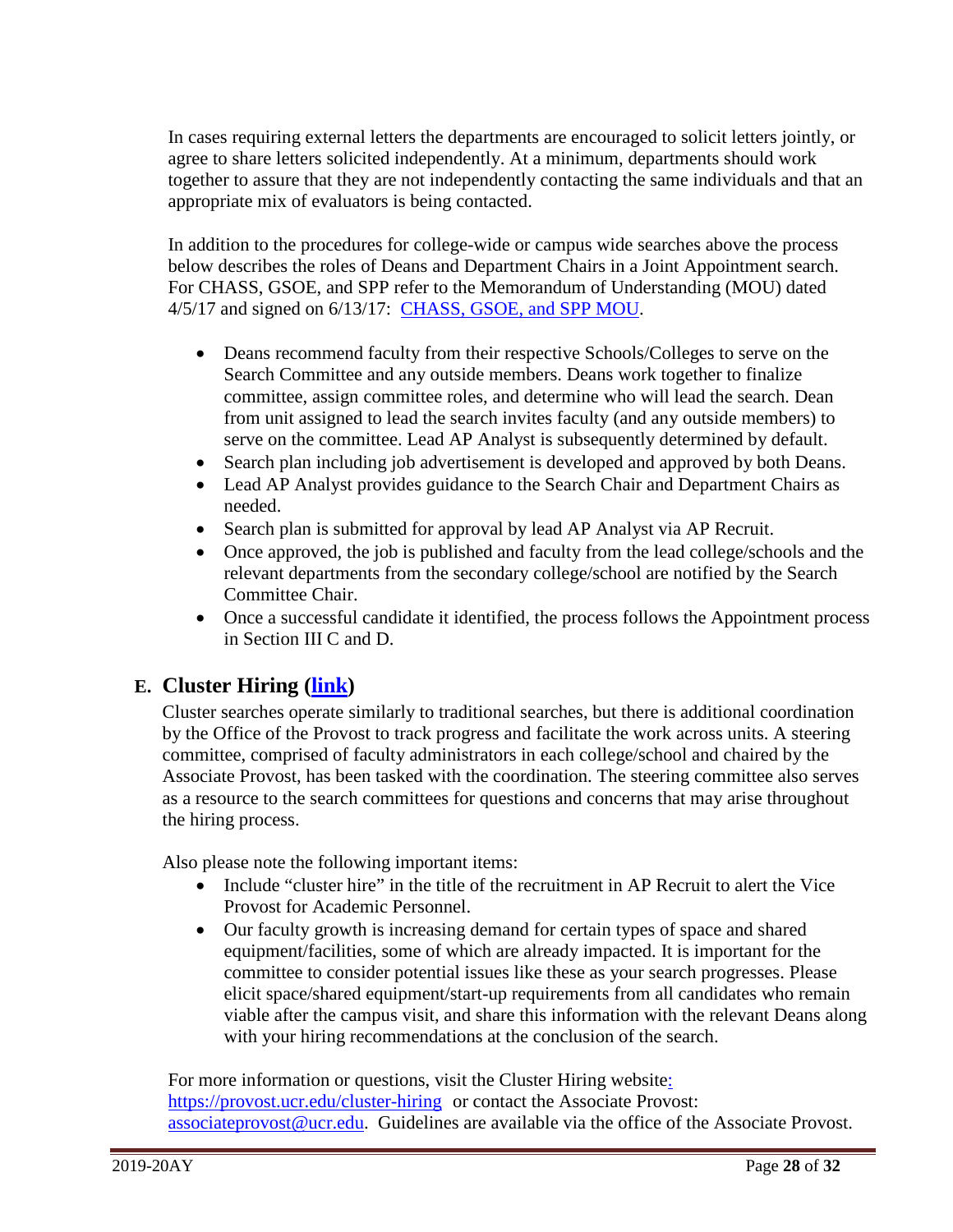# <span id="page-29-0"></span>**V. UC RIVERSIDE ACADEMIC RECRUITMENT TOOLS**

### <span id="page-29-1"></span>**A. Additional Academic Recruitment Policies**

- 1. [Academic Personnel Definitions](http://www.ucop.edu/academic-personnel/_files/apm/apm-110.pdf)
- 2. [Affirmative Action and Non-Discrimination in Employment, APM 035](http://www.ucop.edu/academic-personnel/_files/apm/apm-035.pdf)
- 3. [Confidentiality Policy on Letters of Evaluation](http://academicpersonnel.ucr.acsitefactory.com/sites/g/files/rcwecm1261/files/2018-08/attachment_e-8_-_uc_confidentiality_policy.pdf)
- 4. [Delegated Appointments for Assistant Professors](https://academicpersonnel.ucr.edu/sites/g/files/rcwecm1261/files/2019-01/Delegation%20Assistant%20Professor%20Appointments%20procedures.pdf)
- 5. [Endowed Chairs and Professorships, APM 191](http://www.ucop.edu/academic-personnel/_files/apm/apm-191.pdf)
- 6. [Faculty Recruitment Allowance Program, APM 190-e](http://www.ucop.edu/academic-personnel/_files/apm/apm-190-e.pdf)
- 7. [Off-Scale Policy](http://academicpersonnel.ucr.edu/compensation/offscalepolicy.pdf)
- 8. [Intercampus Transfers APM 510](http://www.ucop.edu/academic-personnel/_files/apm/apm-510.pdf)
- 9. [Librarian Contract](http://ucnet.universityofcalifornia.edu/labor/bargaining-units/lx/index.html)
- 10. [Removal/Moving Expense for Academic Positions, Campus Policy #650-31](http://fboapps.ucr.edu/policies/index.php?path=viewPolicies.php&policy=650-31)
- 11. [Review and Appraisal Committees, APM 210](http://www.ucop.edu/academic-personnel/_files/apm/apm-210.pdf)
- 12. [Service Period and Pay Period for Academic Year Appointees](http://academicpersonnel.ucr.edu/compensation/ServicePeriodvsPayPeriod.pdf)
- 13. [University Professor, APM 260](http://www.ucop.edu/academic-personnel/_files/apm/apm-260.pdf)

### <span id="page-29-2"></span>**B. Other Appointment Types**

- 1. [Administrative Appointments](http://academicpersonnel.ucr.edu/resources/AdministrativeAppointments.html)
- 2. Eminent Scholar (contact the Dean's office or designee)
- 3. [Endowed Chair/Professorship](https://academicpersonnel.ucr.edu/policies_and_procedures/EndowedChair.pdf)
- 4. Professor [of the Graduate Division](https://senate.ucr.edu/emeriti/02.%20PGD%20Program%20Overview.pdf)
- 5. [Target of Excellence \(TOE\) Program](https://academicpersonnel.ucr.edu/sites/g/files/rcwecm1261/files/2018-12/Target%20of%20Excellence%20%28TOE%29.pdf)

### <span id="page-29-3"></span>**C. AP Recruit Resources**

- 6. [AP Recruit User Guide](http://cnc.ucr.edu/aprecruit/ucr_aprecruit_user_guide.pdf)
- 7. [AP Recruit Information Page](http://cnc.ucr.edu/aprecruit/)

# <span id="page-29-4"></span>**D. Academic Recruitment Checklists (note: for Non-Senate checklists, contact the Dean's office or designee)**

- 8. [Checklist for Appointments with Dean's Final Decision Authority](http://academicpersonnel.ucr.acsitefactory.com/sites/g/files/rcwecm1261/files/2018-08/attachment_c7-appointment.pdf)
- 9. [Checklist for Appointments with VPAP, PEVC or Chancellor Final Decision](http://academicpersonnel.ucr.edu/the_call/17-18/Attachment%20C8-Appointment%20Clinical.pdf)  [Authority](http://academicpersonnel.ucr.edu/the_call/17-18/Attachment%20C8-Appointment%20Clinical.pdf)
- 10. [Cover Sheet for Appointment with Dean's Final Decision Authority](http://academicpersonnel.ucr.acsitefactory.com/sites/g/files/rcwecm1261/files/2018-08/cover_sheet_for_acting_assistant_i_ii_and_assistant_professor_i_ii_iii_appointments.pdf)
- 11. Cover Sheet for Appointment with VPAP, PEVC or Chancellor Final Decision [Authority](http://academicpersonnel.ucr.acsitefactory.com/sites/g/files/rcwecm1261/files/2018-08/cover_sheet_for_acting_assistant_professor_iii_above_and_assistant_professor_iv_above_appointments.pdf)
- 12. [Checklist of Steps in the Academic Recruitment Process](http://cnc.ucr.edu/aprecruit/processhecklist91813.pdf)
- 13. [Search Committee](http://academicpersonnel.ucr.edu/checklists_and_forms/appointment_forms/SearchCommitteeChecklist.pdf) Checklist
- 14. Librarian (AUL, Curator) Appointment File Checklist (contact the University Library or refer to the [Librarian CALL\)](http://academicpersonnel.ucr.edu/checklists_and_forms/academic_reviews/LibCall.pdf)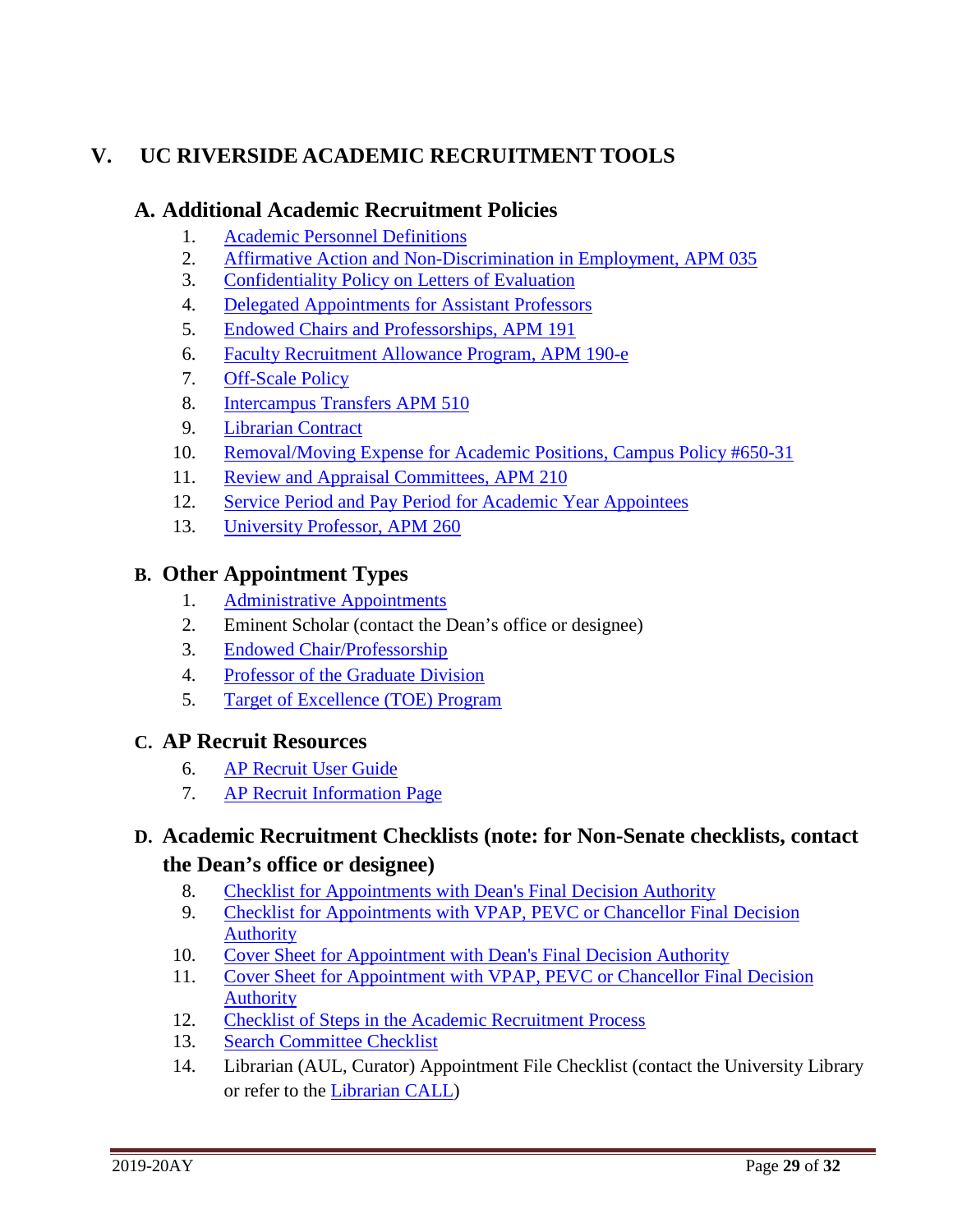# <span id="page-30-0"></span>**E. Academic Recruitment Templates (see** [APO](http://academicpersonnel.ucr.edu/checklists_and_forms/) **> Checklists and Forms > Appointment Forms)**

- 1. Appointment Letter for Assistant Professor I-III and Acting Assistant Professor Step I and II [\(link\)](http://academicpersonnel.ucr.edu/checklists_and_forms/) (contact the Dean's Office)
- 2. Appointment Letter for Assistant Professor IV and above and Acting Professor Step III and Above [\(link\)](http://academicpersonnel.ucr.edu/checklists_and_forms/) (contact the Academic Personnel Office)
- 3. Appointment Letter for Lecturers & Senior Lecturers with SOE or PSOE [\(link\)](http://academicpersonnel.ucr.edu/checklists_and_forms/) (contact the Dean's Office or Academic Personnel Office)
- 4. Appointment Letter for Other Senate & Non Senate Titles (contact the Dean's Office or designee)
- 5. Appointment Letter for the Library Searches (contact the University Library)
- 6. Start-Up (formerly Initial Complement) Letter for Professorial Series [\(link\)](http://academicpersonnel.ucr.edu/checklists_and_forms/) (contact the Dean's Office)
- 7. Sample Solicitation Letter for Professorial Series (contact the Dean's Office)
- 8. Sample Solicitation Letter for Other Senate & Non Senate Titles (contact the Dean's Office or designee)
- 9. Sample Solicitation Letter for Library Searches (contact the University Library)

# <span id="page-30-1"></span>**F. Academic Recruitment Forms**

- 1. Conflict of Interest Disclosure Form [\(link\)](http://academicpersonnel.ucr.edu/checklists_and_forms/general_forms/Conflict%20of%20Interest.pdf)
- 2. FP&A Central Funding Form (contact FP&A at [facultyapptletter@ucr.edu\)](mailto:budgetoffice@ucr.edu)
- 3. Request for Access to Academic Recruitment Records by Candidate [\(link\)](http://academicpersonnel.ucr.acsitefactory.com/sites/g/files/rcwecm1261/files/2018-08/candidate_request_for_recruitment_records.pdf)

### <span id="page-30-2"></span>**G. International Students and Scholars Information**

- 1. [Special Handling Labor Certification](http://internationalscholars.ucr.edu/resources/forms/general/UCR%20Special%20Handing%20Process.pdf)
- 2. [Outstanding Professor/Researcher Immigrant Position](http://internationalscholars.ucr.edu/resources/forms/general/UCR%20Outstanding%20Research%20Process.pdf)
- 3. [Program Electronic Review Management \(PERM\) Labor Certification](http://internationalscholars.ucr.edu/resources/forms/general/UCR%20Labor%20Certification%20(PERM)%20Process.pdf)

# <span id="page-30-3"></span>**VI. Contact Information**

#### **Academic Personnel Office (APO)**

2148 Hinderaker Hall (951) 827-2933 Email: [academicpersonnel@ucr.edu](mailto:academicpersonnel@ucr.edu) Website: <http://academicpersonnel.ucr.edu/>

#### **Academic Senate Office**

231 University Office Building (951) 827-6154 Email: [senate@ucr.edu](mailto:senate@ucr.edu) Website: <http://senate.ucr.edu/>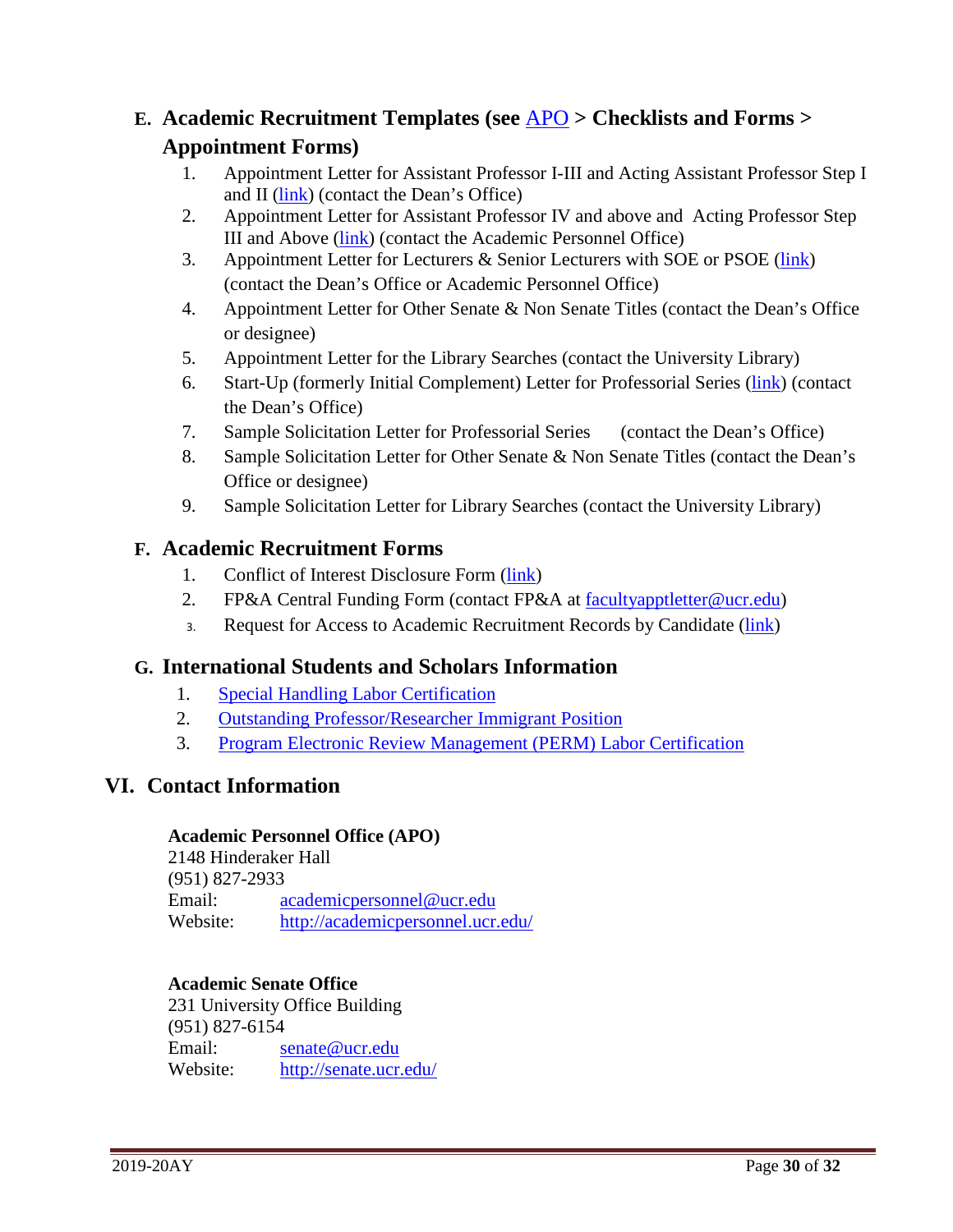#### **Bourns College of Engineering (BCOE)**

446 Winston Chung Hall (951) 827-6237 Website: <http://www.engr.ucr.edu/>

#### **College of Humanities, Arts and Social Sciences (CHASS)**

3413 Humanities & Social Sciences Building (951) 827-3596 Website: <http://chass.ucr.edu/>

#### **College of Natural and Agricultural Sciences (CNAS)**

College Building North, Floors 2 & 3 (951) 827-6555 Website: <http://cnas.ucr.edu/>

#### **Equal Employment and Affirmative Action (EEAA)**

1201 University Avenue, Ste 208 (951) 827-5604 Email: [affirmativeaction@ucr.edu](mailto:affirmativeaction@ucr.edu) Website: <http://hr.ucr.edu/eeaa.html>

#### **Financial Planning and Budget (FP&A)**

2144 Hinderaker Hall (951) 827-3241 Email: [facultyapptletter@ucr.edu](mailto:facultyapptletter@ucr.edu) Website:<http://apb.ucr.edu/>

#### **Graduate School of Education (GSOE)**

1207 Sproul Hall (951) 827-5225 Website: <http://education.ucr.edu/>

#### **International Students and Scholars (ISS)**

321 Skye Hall (formerly Surge Building) (951) 827-4847 Email: [internationalscholars@ucr.edu](mailto:internationalscholars@ucr.edu) Website: <http://internationalscholars.ucr.edu/>

#### **Real Estate Services**

1223 University Avenue, Suite 240B (951) 827-3322 Website: <http://res.ucr.edu/>

#### **School of Business**

Anderson Hall (951) 827-6329 Website: <http://soba.ucr.edu/>